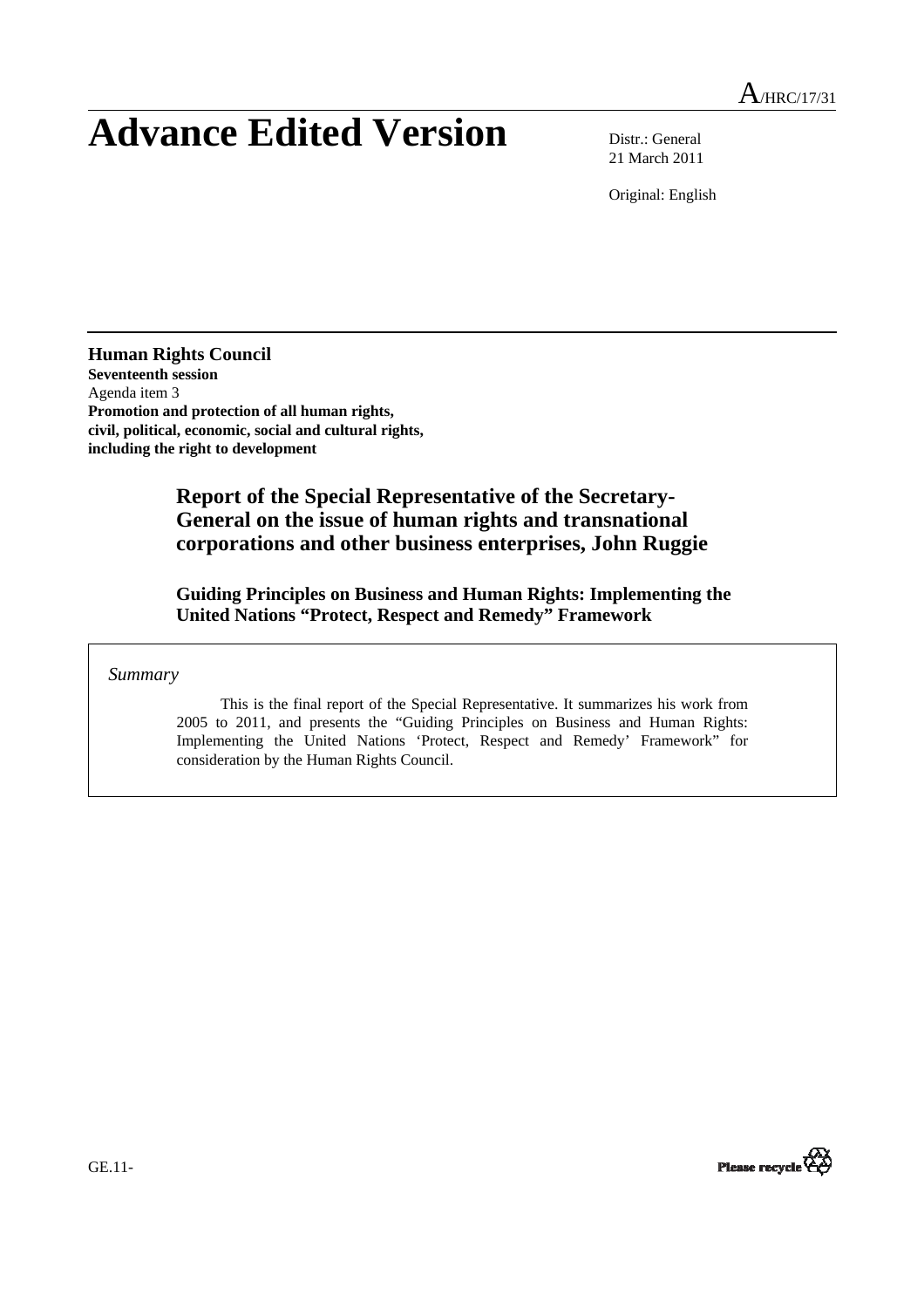## **A/HRC/17/31**

# Contents

|       |                                                                                  | Paragraphs | Page |
|-------|----------------------------------------------------------------------------------|------------|------|
| Annex |                                                                                  | $1 - 16$   |      |
|       | Guiding Principles on Business and Human Rights: Implementing the United Nations |            | 6    |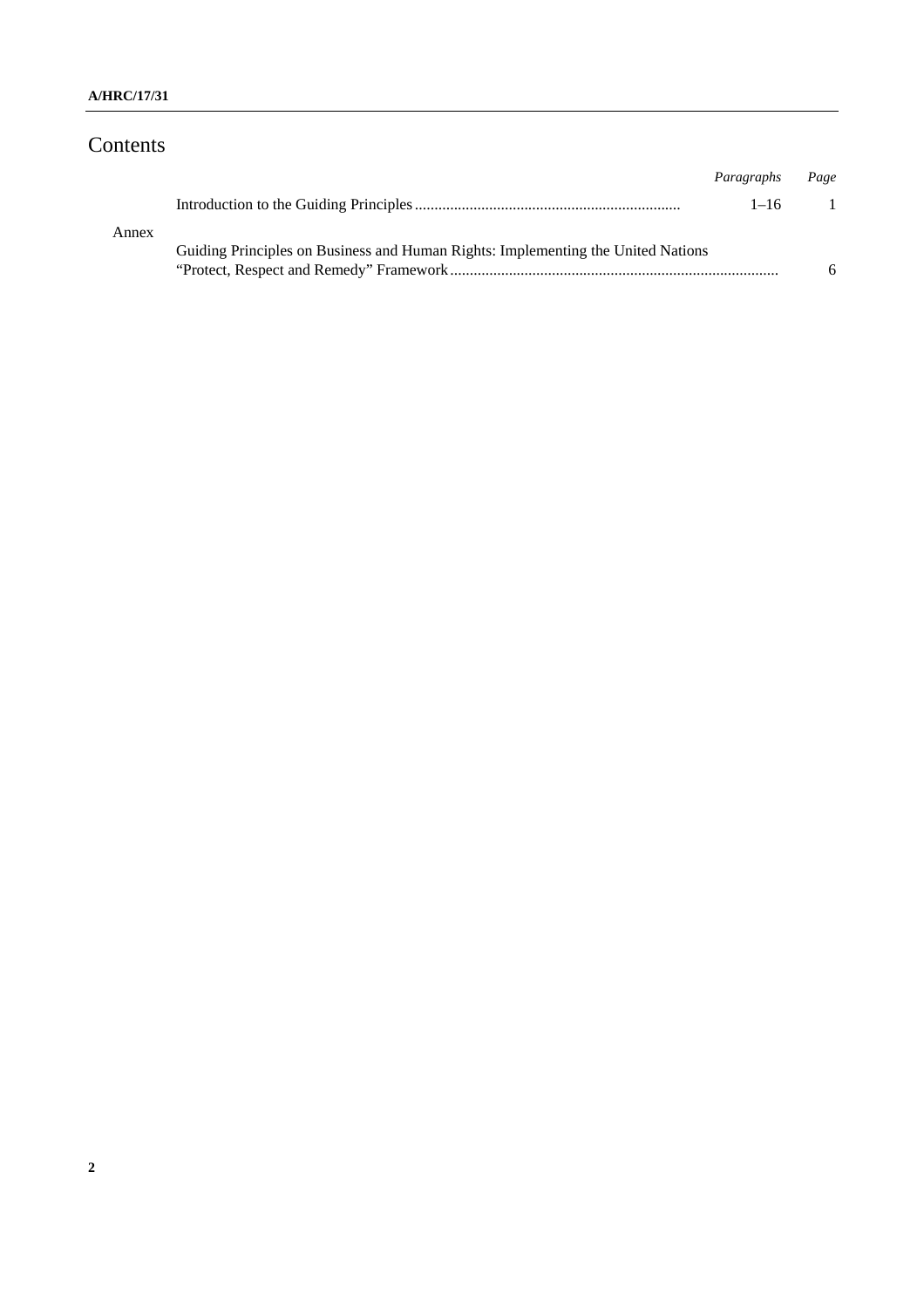# **Introduction to the Guiding Principles**

1. The issue of business and human rights became permanently implanted on the global policy agenda in the 1990s, reflecting the dramatic worldwide expansion of the private sector at the time, coupled with a corresponding rise in transnational economic activity. These developments heightened social awareness of businesses' impact on human rights and also attracted the attention of the United Nations.

2. One early United Nations-based initiative was called the Norms on Transnational Corporations and Other Business Enterprises; it was drafted by an expert subsidiary body of what was then the Commission on Human Rights. Essentially, this sought to impose on companies, directly under international law, the same range of human rights duties that States have accepted for themselves under treaties they have ratified: "to promote, secure the fulfilment of, respect, ensure respect of and protect human rights".

3. This proposal triggered a deeply divisive debate between the business community and human rights advocacy groups while evoking little support from Governments. The Commission declined to act on the proposal. Instead, in 2005 it established a mandate for a Special Representative of the Secretary-General "on the issue of human rights and transnational corporations and other business enterprises" to undertake a new process, and requested the Secretary-General to appoint the mandate holder. This is the final report of the Special Representative.

4. The work of the Special Representative has evolved in three phases. Reflecting the mandate's origins in controversy, its initial duration was only two years and it was intended mainly to "identify and clarify" existing standards and practices. This defined the first phase. In 2005, there was little that counted as shared knowledge across different stakeholder groups in the business and human rights domain. Thus the Special Representative began an extensive programme of systematic research that has continued to the present. Several thousand pages of documentation are available on his web portal (http://www.business-humanrights.org/SpecialRepPortal/Home): mapping patterns of alleged human rights abuses by business enterprises; evolving standards of international human rights law and international criminal law; emerging practices by States and companies; commentaries of United Nations treaty bodies on State obligations concerning business-related human rights abuses; the impact of investment agreements and corporate law and securities regulation on both States' and enterprises' human rights policies; and related subjects. This research has been actively disseminated, including to the Council itself. It has provided a broader and more solid factual basis for the ongoing business and human rights discourse, and is reflected in the Guiding Principles annexed to this report.

5. In 2007, the Council renewed the mandate of the Special Representative for an additional year, inviting him to submit recommendations. This marked the mandate's second phase. The Special Representative observed that there were many initiatives, public and private, which touched on business and human rights. But none had reached sufficient scale to truly move markets; they existed as separate fragments that did not add up to a coherent or complementary system. One major reason has been the lack of an authoritative focal point around which the expectations and actions of relevant stakeholders could converge. Therefore, in June 2008 the Special Representative made only one recommendation: that the Council support the "Protect, Respect and Remedy" Framework he had developed following three years of research and consultations. The Council did so, unanimously "welcoming" the Framework in its resolution 8/7 and providing, thereby, the authoritative focal point that had been missing.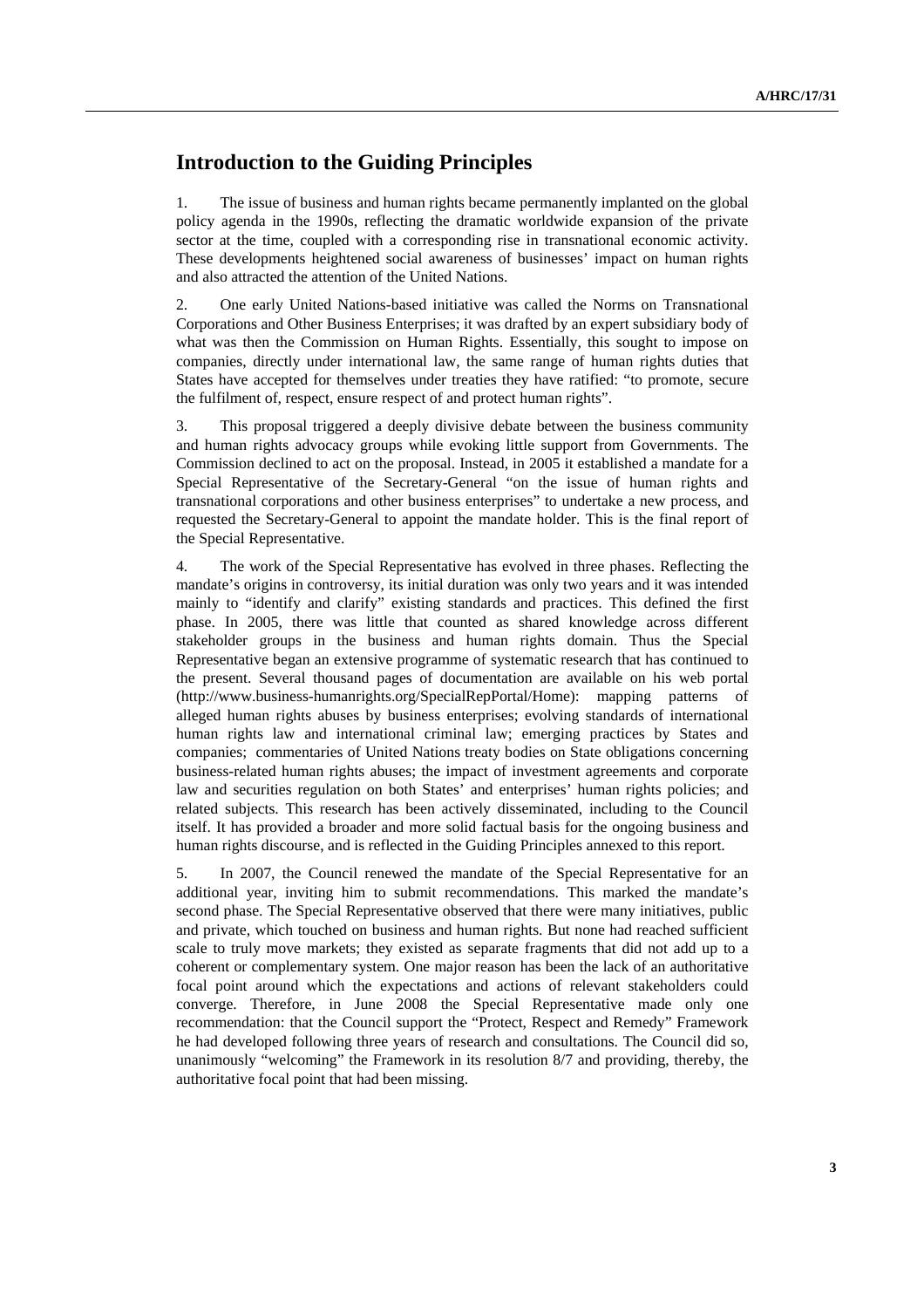6. The Framework rests on three pillars. The first is the State duty to protect against human rights abuses by third parties, including business enterprises, through appropriate policies, regulation, and adjudication. The second is the corporate responsibility to respect human rights, which means that business enterprises should act with due diligence to avoid infringing on the rights of others and to address adverse impacts with which they are involved. The third is the need for greater access by victims to effective remedy, both judicial and non-judicial. Each pillar is an essential component in an inter-related and dynamic system of preventative and remedial measures: the State duty to protect because it lies at the very core of the international human rights regime; the corporate responsibility to respect because it is the basic expectation society has of business in relation to human rights; and access to remedy because even the most concerted efforts cannot prevent all abuse.

7. Beyond the Human Rights Council, the Framework has been endorsed or employed by individual Governments, business enterprises and associations, civil society and workers' organizations, national human rights institutions, and investors. It has been drawn upon by such multilateral institutions as the International Organization for Standardization and the Organization for Economic Cooperation and Development in developing their own initiatives in the business and human rights domain. Other United Nations special procedures have invoked it extensively.

8. Apart from the Framework's intrinsic utility, the large number and inclusive character of stakeholder consultations convened by and for the mandate no doubt have contributed to its widespread positive reception. Indeed, by January 2011 the mandate had held 47 international consultations, on all continents, and the Special Representative and his team had made site visits to business operations and their local stakeholders in more than 20 countries.

9. In its resolution 8/7, welcoming the "Protect, Respect and Remedy" Framework, the Council also extended the Special Representative's mandate until June 2011, asking him to "operationalize" the Framework – at is, to provide concrete and practical recommendations for its implementation. This constitutes the mandate's third phase. During the interactive dialogue at the Council's June 2010 session, delegations agreed that the recommendations should take the form of "Guiding Principles"; these are annexed to this report.

10. The Council asked the Special Representative, in developing the Guiding Principles, to proceed in the same research-based and consultative manner that had characterized his mandate all along. Thus, the Guiding Principles are informed by extensive discussions with all stakeholder groups, including Governments, business enterprises and associations, individuals and communities directly affected by the activities of enterprises in various parts of the world, civil society, and experts in the many areas of law and policy that the Guiding Principles touch upon.

11. Some of the Guiding Principles have been road-tested as well. For example, those elaborating effectiveness criteria for non-judicial grievance mechanisms involving business enterprises and communities in which they operate were piloted in five different sectors, each in a different country. The workability of the Guiding Principles' human rights duediligence provisions was tested internally by 10 companies, and was the subject of detailed discussions with corporate law professionals from more than 20 countries with expertise in over 40 jurisdictions. The Guiding Principles addressing how Governments should help companies avoid getting drawn into the kinds of human rights abuses that all too often occur in conflict-affected areas emerged from off-the-record, scenario-based workshops with officials from a cross-section of States that had practical experience in dealing with these challenges. In short, the Guiding Principles aim not only to provide guidance that is practical, but also guidance informed by actual practice.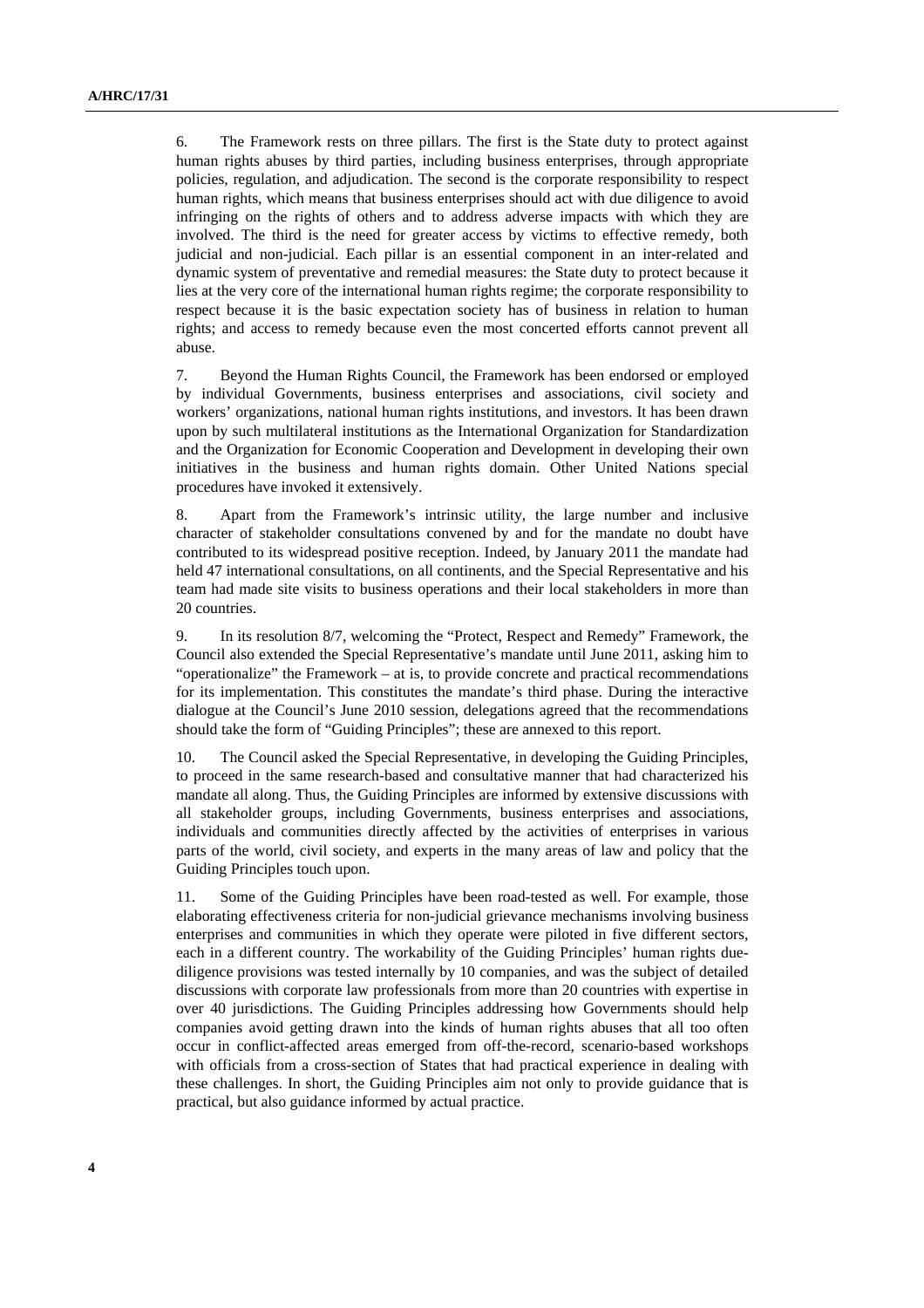12. Moreover, the text of the Guiding Principles itself has been subject to extensive consultations. In October 2010, an annotated outline was discussed in separate day-long sessions with Human Rights Council delegations, business enterprises and associations, and civil society groups. The same document was also presented at the annual meeting of the International Coordinating Committee of National Human Rights Institutions. Taking into account the diverse views expressed, the Special Representative then produced a full draft of the Guiding Principles and Commentary, which was sent to all Member States on 22 November 2010 and posted online for public comment until 31 January 2011. The online consultation attracted 3,576 unique visitors from 120 countries and territories. Some 100 written submissions were sent directly to the Special Representative, including by Governments. In addition, the draft Guiding Principles were discussed at an expert multistakeholder meeting, and then at a session with Council delegations, both held in January 2011. The final text now before the Council is the product of this extensive and inclusive process.

13. What do these Guiding Principles do? And how should they be read? Council endorsement of the Guiding Principles, by itself, will not bring business and human rights challenges to an end. But it will mark the end of the beginning: by establishing a common global platform for action, on which cumulative progress can be built, step-by-step, without foreclosing any other promising longer-term developments.

14. The Guiding Principles' normative contribution lies not in the creation of new international law obligations but in elaborating the implications of existing standards and practices for States and businesses; integrating them within a single, logically coherent and comprehensive template; and identifying where the current regime falls short and how it should be improved. Each Principle is accompanied by a commentary, further clarifying its meaning and implications.

15. At the same time, the Guiding Principles are not intended as a tool kit, simply to be taken off the shelf and plugged in. While the Principles themselves are universally applicable, the means by which they are realized will reflect the fact that we live in a world of 192 United Nations Member States, 80,000 transnational enterprises, 10 times as many subsidiaries and countless millions of national firms, most of which are small and mediumsized enterprises. When it comes to means for implementation, therefore, one size does not fit all.

16. The Special Representative is honored to submit these Guiding Principles to the Human Rights Council. In doing so, he wishes to acknowledge the extraordinary contributions by hundreds of individuals, groups and institutions around the world, representing different segments of society and sectors of industry, who gave freely of their time, openly shared their experiences, debated options vigorously, and who came to constitute a global movement of sorts in support of a successful mandate: establishing universally applicable and yet practical Guiding Principles on the effective prevention of, and remedy for, business-related human rights harm.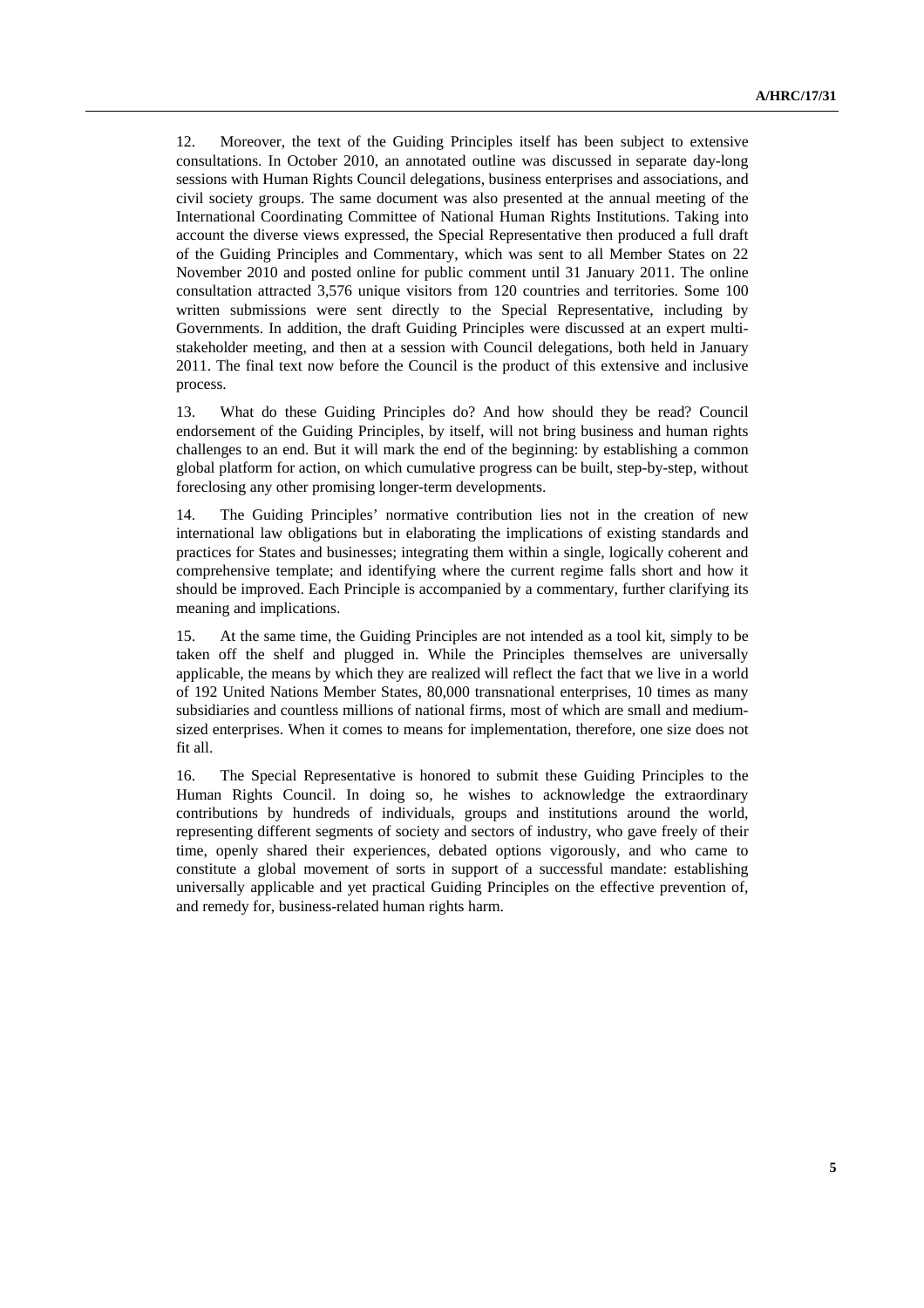# **Annex**

# **Guiding Principles on Business and Human Rights: Implementing the United Nations "Protect, Respect and Remedy" Framework**

## **General principles**

These Guiding Principles are grounded in recognition of:

(a) States' existing obligations to respect, protect and fulfil human rights and fundamental freedoms;

(b) The role of business enterprises as specialized organs of society performing specialized functions, required to comply with all applicable laws and to respect human rights;

(c) The need for rights and obligations to be matched to appropriate and effective remedies when breached.

These Guiding Principles apply to all States and to all business enterprises, both transnational and others, regardless of their size, sector, location, ownership and structure.

These Guiding Principles should be understood as a coherent whole and should be read, individually and collectively, in terms of their objective of enhancing standards and practices with regard to business and human rights so as to achieve tangible results for affected individuals and communities, and thereby also contributing to a socially sustainable globalization.

Nothing in these Guiding Principles should be read as creating new international law obligations, or as limiting or undermining any legal obligations a State may have undertaken or be subject to under international law with regard to human rights.

These Guiding Principles should be implemented in a non-discriminatory manner, with particular attention to the rights and needs of, as well as the challenges faced by, individuals from groups or populations that may be at heightened risk of becoming vulnerable or marginalized, and with due regard to the different risks that may be faced by women and men.

# **I. The State duty to protect human rights**

## **A. Foundational principles**

 **1. States must protect against human rights abuse within their territory and/or jurisdiction by third parties, including business enterprises. This requires taking appropriate steps to prevent, investigate, punish and redress such abuse through effective policies, legislation, regulations and adjudication.** 

#### *Commentary*

States' international human rights law obligations require that they respect, protect and fulfil the human rights of individuals within their territory and/or jurisdiction. This includes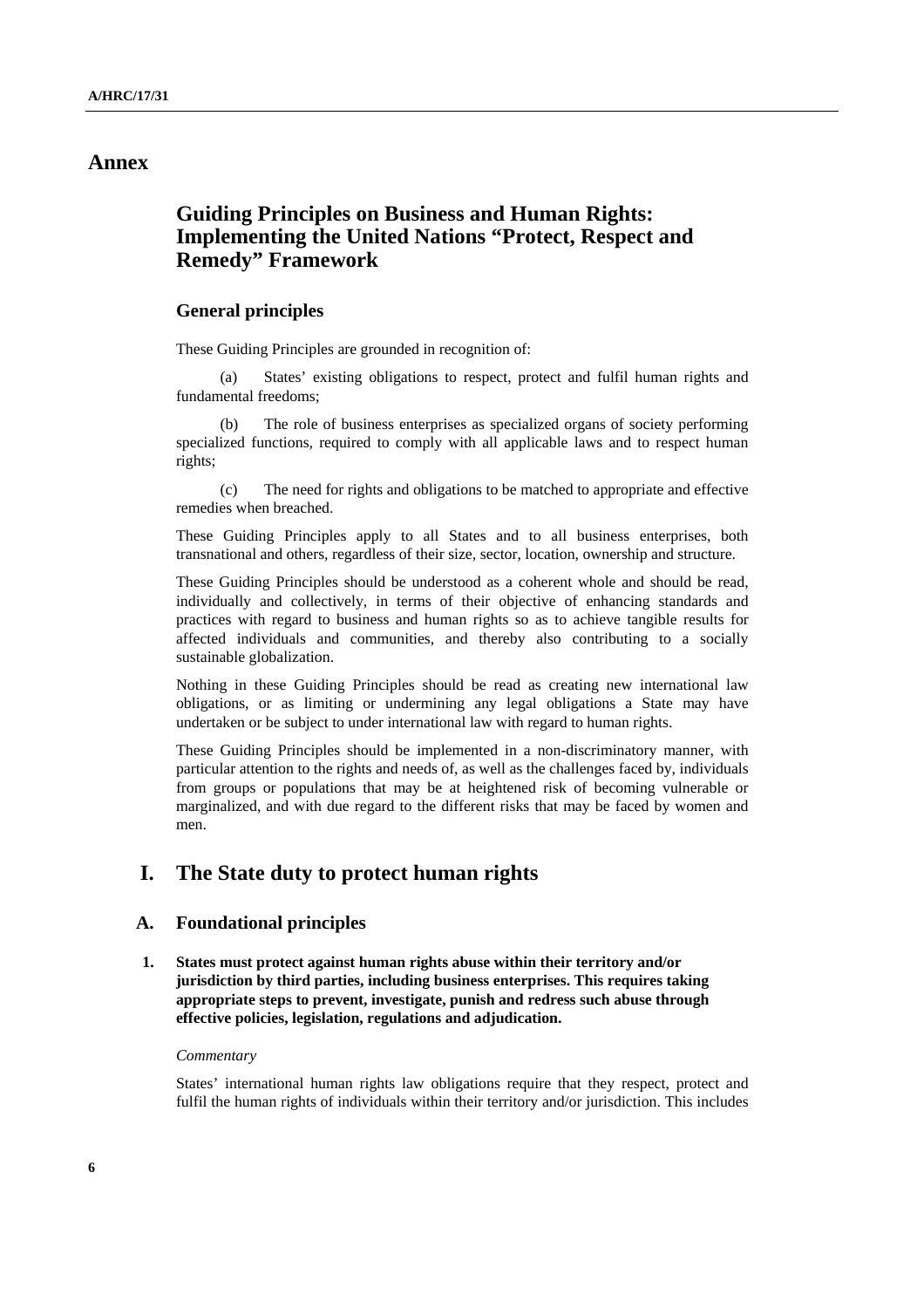the duty to protect against human rights abuse by third parties, including business enterprises.

The State duty to protect is a standard of conduct. Therefore, States are not per se responsible for human rights abuse by private actors. However, States may breach their international human rights law obligations where such abuse can be attributed to them, or where they fail to take appropriate steps to prevent, investigate, punish and redress private actors' abuse. While States generally have discretion in deciding upon these steps, they should consider the full range of permissible preventative and remedial measures, including policies, legislation, regulations and adjudication. States also have the duty to protect and promote the rule of law, including by taking measures to ensure equality before the law, fairness in its application, and by providing for adequate accountability, legal certainty, and procedural and legal transparency.

This chapter focuses on preventative measures while Chapter III outlines remedial measures.

## **2. States should set out clearly the expectation that all business enterprises domiciled in their territory and/or jurisdiction respect human rights throughout their operations.**

#### *Commentary*

At present States are not generally required under international human rights law to regulate the extraterritorial activities of businesses domiciled in their territory and/or jurisdiction. Nor are they generally prohibited from doing so, provided there is a recognized jurisdictional basis. Within these parameters some human rights treaty bodies recommend that home States take steps to prevent abuse abroad by business enterprises within their jurisdiction.

There are strong policy reasons for home States to set out clearly the expectation that businesses respect human rights abroad, especially where the State itself is involved in or supports those businesses. The reasons include ensuring predictability for business enterprises by providing coherent and consistent messages, and preserving the State's own reputation.

States have adopted a range of approaches in this regard. Some are domestic measures with extraterritorial implications. Examples include requirements on "parent" companies to report on the global operations of the entire enterprise; multilateral soft-law instruments such as the Guidelines for Multinational Enterprises of the Organization for Economic Cooperation and Development; and performance standards required by institutions that support overseas investments. Other approaches amount to direct extraterritorial legislation and enforcement. This includes criminal regimes that allow for prosecutions based on the nationality of the perpetrator no matter where the offence occurs. Various factors may contribute to the perceived and actual reasonableness of States' actions, for example whether they are grounded in multilateral agreement.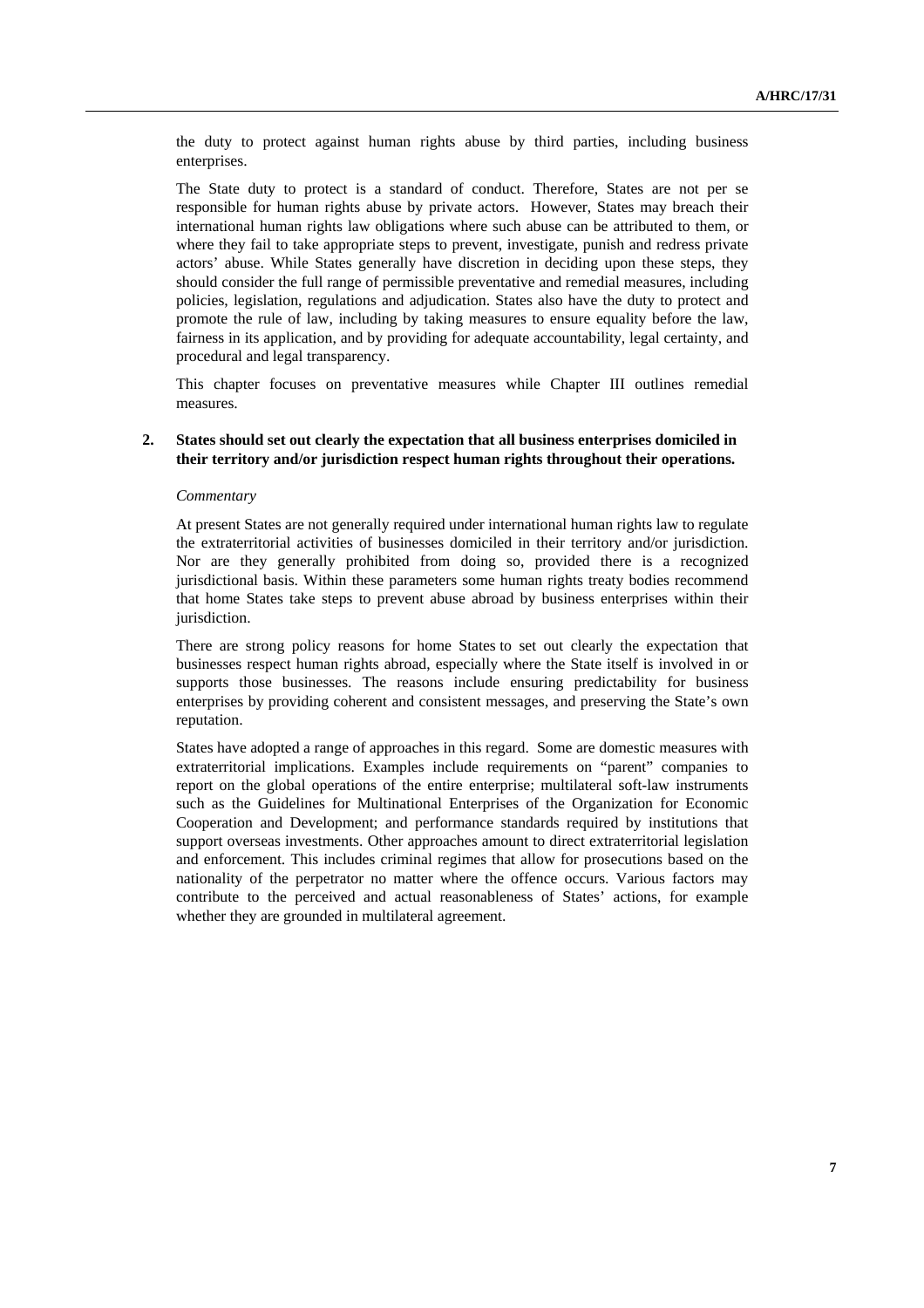## **B. Operational principles**

#### **General State regulatory and policy functions**

 **3. In meeting their duty to protect, States should:** 

 **(a) Enforce laws that are aimed at, or have the effect of, requiring business enterprises to respect human rights, and periodically to assess the adequacy of such laws and address any gaps;** 

 **(b) Ensure that other laws and policies governing the creation and ongoing operation of business enterprises, such as corporate law, do not constrain but enable business respect for human rights;** 

 **(c) Provide effective guidance to business enterprises on how to respect human rights throughout their operations;** 

 **(d) Encourage, and where appropriate require, business enterprises to communicate how they address their human rights impacts.** 

#### *Commentary*

States should not assume that businesses invariably prefer, or benefit from, State inaction, and they should consider a smart mix of measures – national and international, mandatory and voluntary – to foster business respect for human rights.

The failure to enforce existing laws that directly or indirectly regulate business respect for human rights is often a significant legal gap in State practice. Such laws might range from non-discrimination and labour laws to environmental, property, privacy and anti-bribery laws. Therefore, it is important for States to consider whether such laws are currently being enforced effectively, and if not, why this is the case and what measures may reasonably correct the situation.

It is equally important for States to review whether these laws provide the necessary coverage in light of evolving circumstances and whether, together with relevant policies, they provide an environment conducive to business respect for human rights. For example, greater clarity in some areas of law and policy, such as those governing access to land, including entitlements in relation to ownership or use of land, is often necessary to protect both rights-holders and business enterprises.

Laws and policies that govern the creation and ongoing operation of business enterprises, such as corporate and securities laws, directly shape business behaviour. Yet their implications for human rights remain poorly understood. For example, there is a lack of clarity in corporate and securities law regarding what companies and their officers are permitted, let alone required, to do regarding human rights. Laws and policies in this area should provide sufficient guidance to enable enterprises to respect human rights, with due regard to the role of existing governance structures such as corporate boards.

Guidance to business enterprises on respecting human rights should indicate expected outcomes and help share best practices. It should advise on appropriate methods, including human rights due diligence, and how to consider effectively issues of gender, vulnerability and/or marginalization, recognizing the specific challenges that may be faced by indigenous peoples, women, national or ethnic minorities, religious and linguistic minorities, children, persons with disabilities, and migrant workers and their families.

National human rights institutions that comply with the Paris Principles have an important role to play in helping States identify whether relevant laws are aligned with their human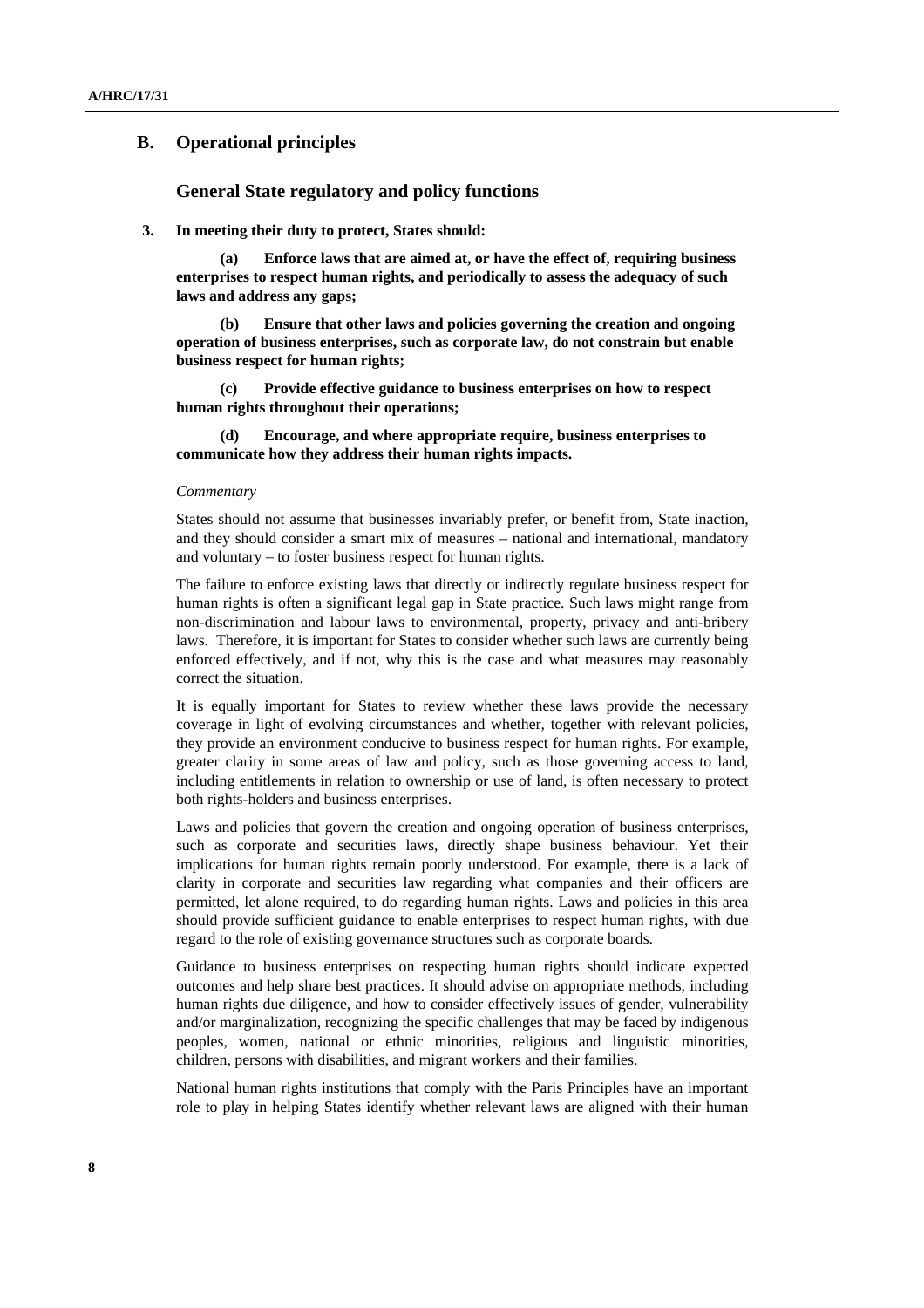rights obligations and are being effectively enforced, and in providing guidance on human rights also to business enterprises and other non-State actors.

Communication by business enterprises on how they address their human rights impacts can range from informal engagement with affected stakeholders to formal public reporting. State encouragement of, or where appropriate requirements for, such communication are important in fostering respect for human rights by business enterprises. Incentives to communicate adequate information could include provisions to give weight to such selfreporting in the event of any judicial or administrative proceeding. A requirement to communicate can be particularly appropriate where the nature of business operations or operating contexts pose a significant risk to human rights. Policies or laws in this area can usefully clarify what and how businesses should communicate, helping to ensure both the accessibility and accuracy of communications.

Any stipulation of what would constitute adequate communication should take into account risks that it may pose to the safety and security of individuals and facilities; legitimate requirements of commercial confidentiality; and variations in companies' size and structures.

Financial reporting requirements should clarify that human rights impacts in some instances may be "material" or "significant" to the economic performance of the business enterprise.

## **The State-business nexus**

 **4. States should take additional steps to protect against human rights abuses by business enterprises that are owned or controlled by the State, or that receive substantial support and services from State agencies such as export credit agencies and official investment insurance or guarantee agencies, including, where appropriate, by requiring human rights due diligence.** 

#### *Commentary*

States individually are the primary duty-bearers under international human rights law, and collectively they are the trustees of the international human rights regime. Where a business enterprise is controlled by the State or where its acts can be attributed otherwise to the State, an abuse of human rights by the business enterprise may entail a violation of the State's own international law obligations. Moreover, the closer a business enterprise is to the State, or the more it relies on statutory authority or taxpayer support, the stronger the State's policy rationale becomes for ensuring that the enterprise respects human rights.

Where States own or control business enterprises, they have greatest means within their powers to ensure that relevant policies, legislation and regulations regarding respect for human rights are implemented. Senior management typically reports to State agencies, and associated government departments have greater scope for scrutiny and oversight, including ensuring that effective human rights due diligence is implemented. (These enterprises are also subject to the corporate responsibility to respect human rights, addressed in Chapter II.)

A range of agencies linked formally or informally to the State may provide support and services to business activities. These include export credit agencies, official investment insurance or guarantee agencies, development agencies and development finance institutions. Where these agencies do not explicitly consider the actual and potential adverse impacts on human rights of beneficiary enterprises, they put themselves at risk – in reputational, financial, political and potentially legal terms – for supporting any such harm, and they may add to the human rights challenges faced by the recipient State.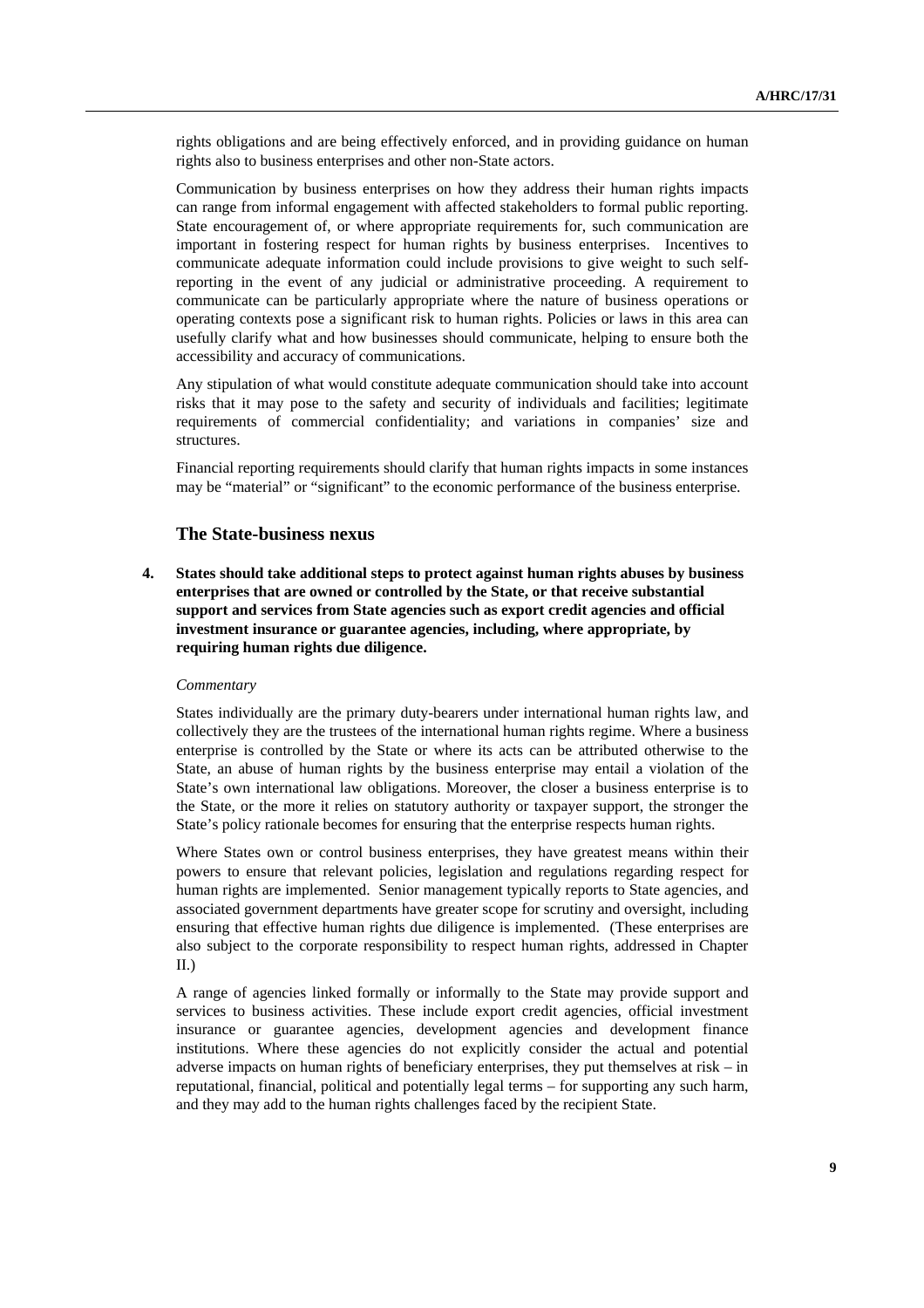Given these risks, States should encourage and, where appropriate, require human rights due diligence by the agencies themselves and by those business enterprises or projects receiving their support. A requirement for human rights due diligence is most likely to be appropriate where the nature of business operations or operating contexts pose significant risk to human rights.

 **5. States should exercise adequate oversight in order to meet their international human rights obligations when they contract with, or legislate for, business enterprises to provide services that may impact upon the enjoyment of human rights.** 

#### *Commentary*

States do not relinquish their international human rights law obligations when they privatize the delivery of services that may impact upon the enjoyment of human rights. Failure by States to ensure that business enterprises performing such services operate in a manner consistent with the State's human rights obligations may entail both reputational and legal consequences for the State itself. As a necessary step, the relevant service contracts or enabling legislation should clarify the State's expectations that these enterprises respect human rights. States should ensure that they can effectively oversee the enterprises' activities, including through the provision of adequate independent monitoring and accountability mechanisms.

## **6. States should promote respect for human rights by business enterprises with which they conduct commercial transactions.**

#### *Commentary*

States conduct a variety of commercial transactions with business enterprises, not least through their procurement activities. This provides States – individually and collectively – with unique opportunities to promote awareness of and respect for human rights by those enterprises, including through the terms of contracts, with due regard to States' relevant obligations under national and international law.

#### **Supporting business respect for human rights in conflict-affected areas**

 **7. Because the risk of gross human rights abuses is heightened in conflict-affected areas, States should help ensure that business enterprises operating in those contexts are not involved with such abuses, including by:** 

 **(a) Engaging at the earliest stage possible with business enterprises to help them identify, prevent and mitigate the human rights-related risks of their activities and business relationships;** 

 **(b) Providing adequate assistance to business enterprises to assess and address the heightened risks of abuses, paying special attention to both gender-based and sexual violence;** 

 **(c) Denying access to public support and services for a business enterprise that is involved with gross human rights abuses and refuses to cooperate in addressing the situation;**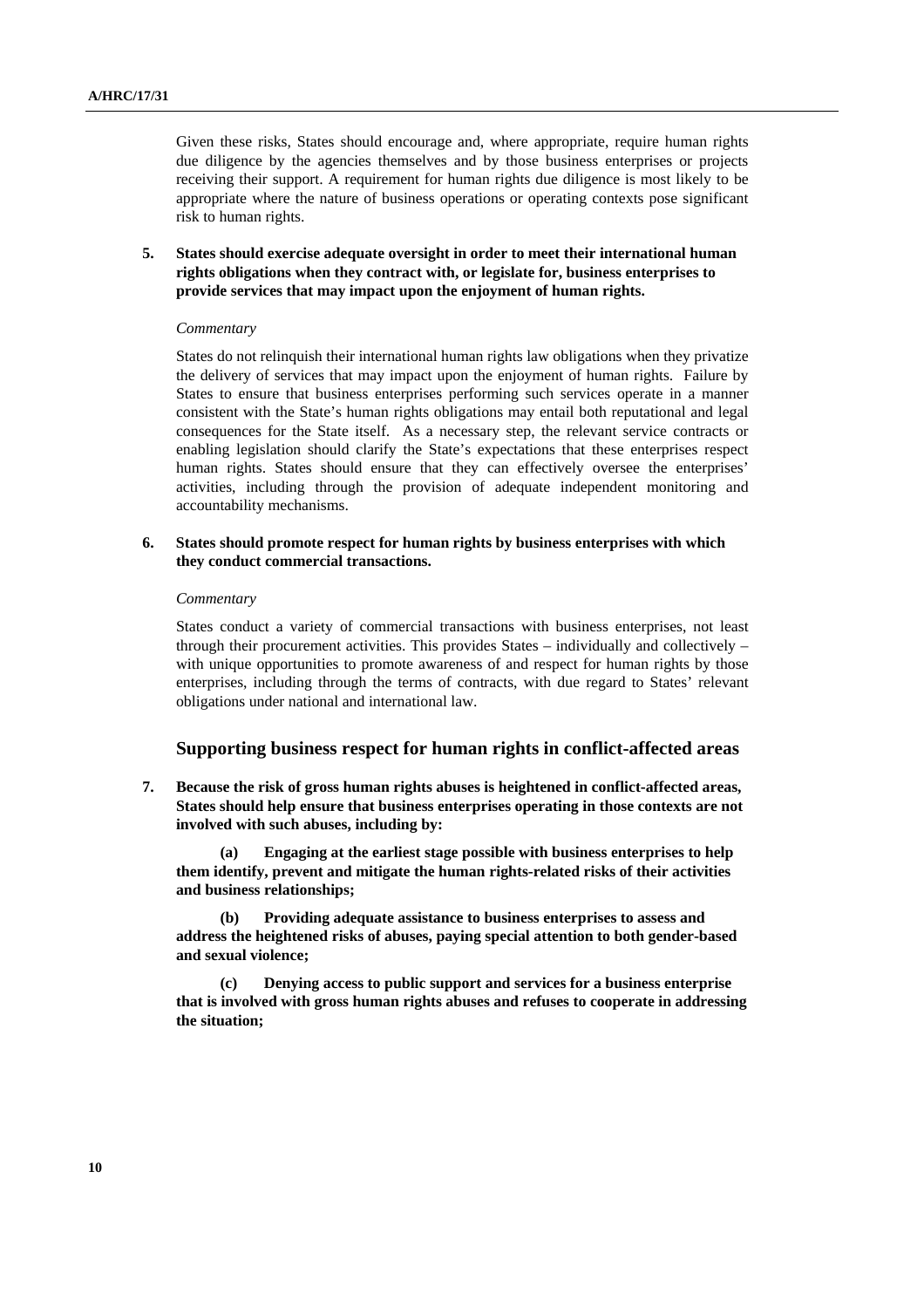## **(d) Ensuring that their current policies, legislation, regulations and enforcement measures are effective in addressing the risk of business involvement in gross human rights abuses.**

#### *Commentary*

Some of the worst human rights abuses involving business occur amid conflict over the control of territory, resources or a Government itself – where the human rights regime cannot be expected to function as intended. Responsible businesses increasingly seek guidance from States about how to avoid contributing to human rights harm in these difficult contexts. Innovative and practical approaches are needed. In particular, it is important to pay attention to the risk of sexual and gender-based violence, which is especially prevalent during times of conflict.

It is important for all States to address issues early before situations on the ground deteriorate. In conflict-affected areas, the "host" State may be unable to protect human rights adequately due to a lack of effective control. Where transnational corporations are involved, their "home" States therefore have roles to play in assisting both those corporations and host States to ensure that businesses are not involved with human rights abuse, while neighboring States can provide important additional support.

To achieve greater policy coherence and assist business enterprises adequately in such situations, home States should foster closer cooperation among their development assistance agencies, foreign and trade ministries, and export finance institutions in their capitals and within their embassies, as well as between these agencies and host Government actors; develop early-warning indicators to alert Government agencies and business enterprises to problems; and attach appropriate consequences to any failure by enterprises to cooperate in these contexts, including by denying or withdrawing existing public support or services, or where that is not possible, denying their future provision.

States should warn business enterprises of the heightened risk of being involved with gross abuses of human rights in conflict-affected areas. They should review whether their policies, legislation, regulations and enforcement measures effectively address this heightened risk, including through provisions for human rights due diligence by business. Where they identify gaps, States should take appropriate steps to address them. This may include exploring civil, administrative or criminal liability for enterprises domiciled or operating in their territory and/or jurisdiction that commit or contribute to gross human rights abuses. Moreover, States should consider multilateral approaches to prevent and address such acts, as well as support effective collective initiatives.

All these measures are in addition to States' obligations under international humanitarian law in situations of armed conflict, and under international criminal law.

## **Ensuring policy coherence**

## **8. States should ensure that governmental departments, agencies and other State-based institutions that shape business practices are aware of and observe the State's human rights obligations when fulfilling their respective mandates, including by providing them with relevant information, training and support.**

#### *Commentary*

There is no inevitable tension between States' human rights obligations and the laws and policies they put in place that shape business practices. However, at times, States have to make difficult balancing decisions to reconcile different societal needs. To achieve the appropriate balance, States need to take a broad approach to managing the business and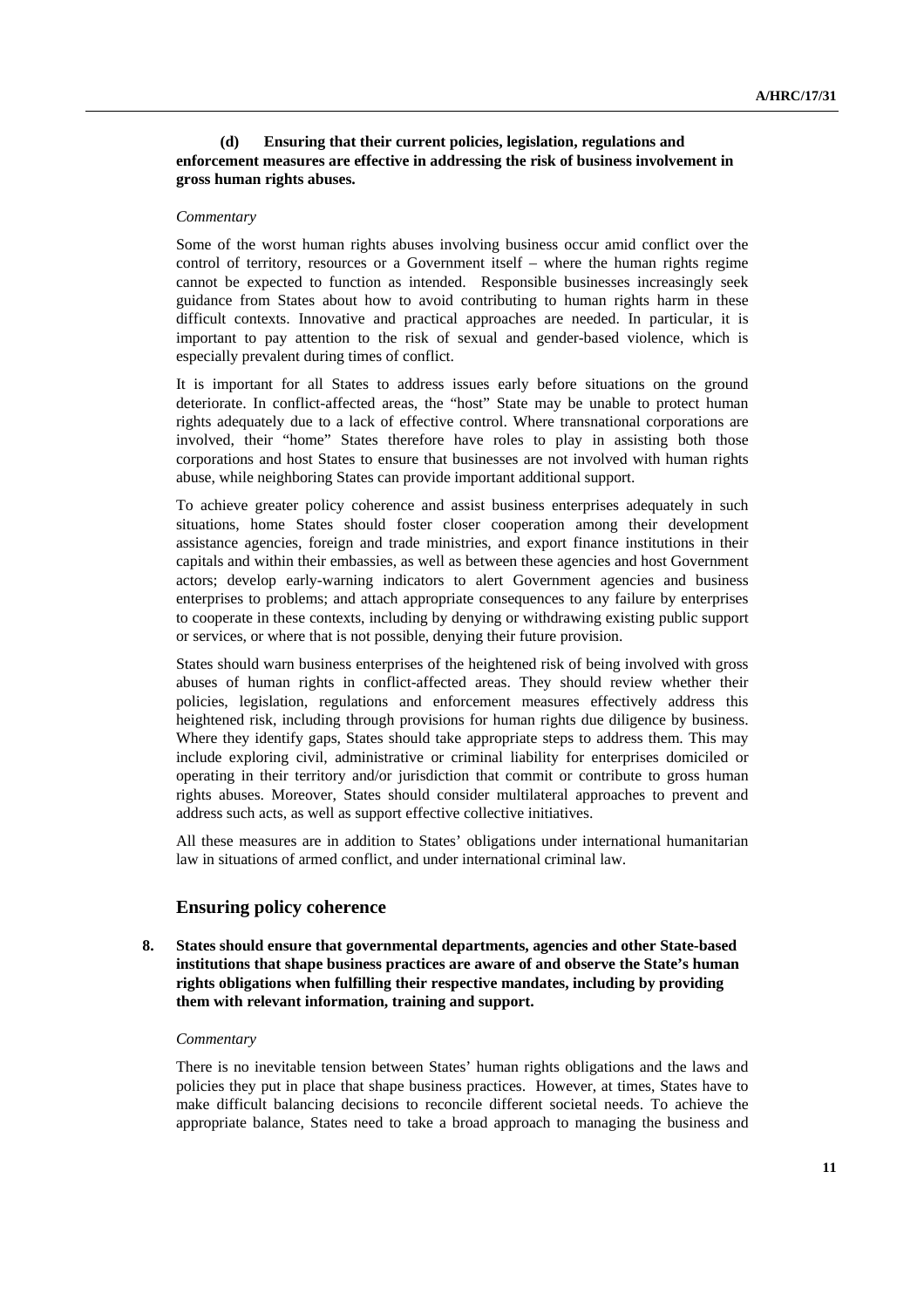human rights agenda, aimed at ensuring both vertical and horizontal domestic policy coherence.

Vertical policy coherence entails States having the necessary policies, laws and processes to implement their international human rights law obligations. Horizontal policy coherence means supporting and equipping departments and agencies, at both the national and subnational levels, that shape business practices – including those responsible for corporate law and securities regulation, investment, export credit and insurance, trade and labour – to be informed of and act in a manner compatible with the Governments' human rights obligations.

## **9. States should maintain adequate domestic policy space to meet their human rights obligations when pursuing business-related policy objectives with other States or business enterprises, for instance through investment treaties or contracts.**

#### *Commentary*

Economic agreements concluded by States, either with other States or with business enterprises – such as bilateral investment treaties, free-trade agreements or contracts for investment projects – create economic opportunities for States. But they can also affect the domestic policy space of governments. For example, the terms of international investment agreements may constrain States from fully implementing new human rights legislation, or put them at risk of binding international arbitration if they do so. Therefore, States should ensure that they retain adequate policy and regulatory ability to protect human rights under the terms of such agreements, while providing the necessary investor protection.

## **10. States, when acting as members of multilateral institutions that deal with businessrelated issues, should:**

 **(a) Seek to ensure that those institutions neither restrain the ability of their member States to meet their duty to protect nor hinder business enterprises from respecting human rights;** 

 **(b) Encourage those institutions, within their respective mandates and capacities, to promote business respect for human rights and, where requested, to help States meet their duty to protect against human rights abuse by business enterprises, including through technical assistance, capacity-building and awareness-raising;** 

 **(c) Draw on these Guiding Principles to promote shared understanding and advance international cooperation in the management of business and human rights challenges.** 

#### *Commentary*

Greater policy coherence is also needed at the international level, including where States participate in multilateral institutions that deal with business-related issues, such as international trade and financial institutions. States retain their international human rights law obligations when they participate in such institutions.

Capacity-building and awareness-raising through such institutions can play a vital role in helping all States to fulfil their duty to protect, including by enabling the sharing of information about challenges and best practices, thus promoting more consistent approaches.

Collective action through multilateral institutions can help States level the playing field with regard to business respect for human rights, but it should do so by raising the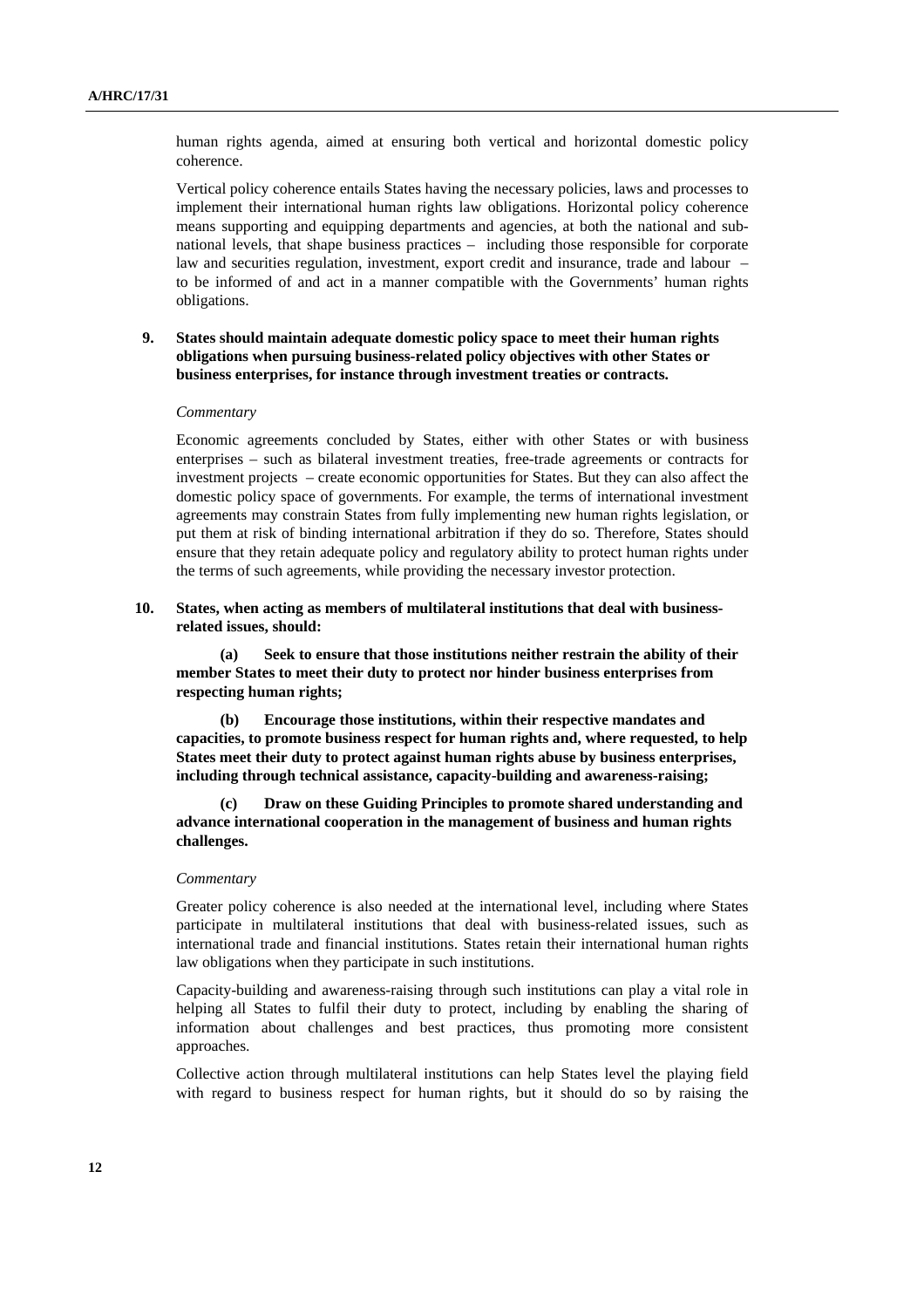performance of laggards. Cooperation between States, multilateral institutions and other stakeholders can also play an important role.

These Guiding Principles provide a common reference point in this regard, and could serve as a useful basis for building a cumulative positive effect that takes into account the respective roles and responsibilities of all relevant stakeholders.

# **II. The corporate responsibility to respect human rights**

## **A. Foundational principles**

## **11. Business enterprises should respect human rights. This means that they should avoid infringing on the human rights of others and should address adverse human rights impacts with which they are involved.**

## *Commentary*

The responsibility to respect human rights is a global standard of expected conduct for all business enterprises wherever they operate. It exists independently of States' abilities and/or willingness to fulfil their own human rights obligations, and does not diminish those obligations. And it exists over and above compliance with national laws and regulations protecting human rights.

Addressing adverse human rights impacts requires taking adequate measures for their prevention, mitigation and, where appropriate, remediation.

Business enterprises may undertake other commitments or activities to support and promote human rights, which may contribute to the enjoyment of rights. But this does not offset a failure to respect human rights throughout their operations.

Business enterprises should not undermine States' abilities to meet their own human rights obligations, including by actions that might weaken the integrity of judicial processes.

## **12. The responsibility of business enterprises to respect human rights refers to internationally recognized human rights – understood, at a minimum, as those expressed in the International Bill of Human Rights and the principles concerning fundamental rights set out in the International Labour Organization's Declaration on Fundamental Principles and Rights at Work.**

#### *Commentary*

Because business enterprises can have an impact on virtually the entire spectrum of internationally recognized human rights, their responsibility to respect applies to all such rights. In practice, some human rights may be at greater risk than others in particular industries or contexts, and therefore will be the focus of heightened attention. However, situations may change, so all human rights should be the subject of periodic review.

An authoritative list of the core internationally recognized human rights is contained in the International Bill of Human Rights (consisting of the Universal Declaration of Human Rights and the main instruments through which it has been codified: the International Covenant on Civil and Political Rights and the International Covenant on Economic, Social and Cultural Rights), coupled with the principles concerning fundamental rights in the eight ILO core conventions as set out in the Declaration on Fundamental Principles and Rights at Work. These are the benchmarks against which other social actors assess the human rights impacts of business enterprises. The responsibility of business enterprises to respect human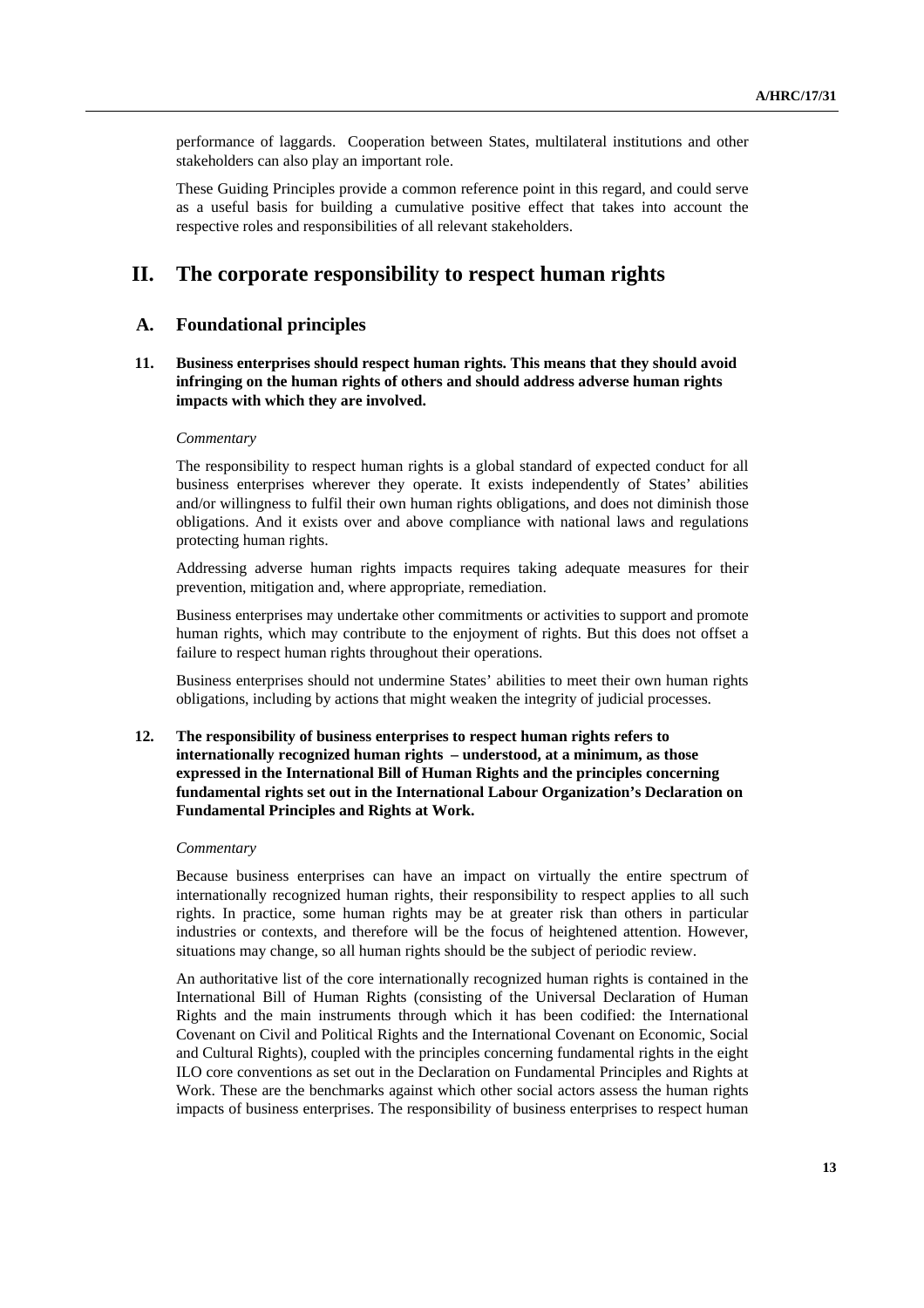rights is distinct from issues of legal liability and enforcement, which remain defined largely by national law provisions in relevant jurisdictions.

Depending on circumstances, business enterprises may need to consider additional standards. For instance, enterprises should respect the human rights of individuals belonging to specific groups or populations that require particular attention, where they may have adverse human rights impacts on them. In this connection, United Nations instruments have elaborated further on the rights of indigenous peoples; women; national or ethnic, religious and linguistic minorities; children; persons with disabilities; and migrant workers and their families. Moreover, in situations of armed conflict enterprises should respect the standards of international humanitarian law.

#### **13. The responsibility to respect human rights requires that business enterprises:**

 **(a) Avoid causing or contributing to adverse human rights impacts through their own activities, and address such impacts when they occur;** 

## **(b) Seek to prevent or mitigate adverse human rights impacts that are directly linked to their operations, products or services by their business relationships, even if they have not contributed to those impacts.**

#### *Commentary*

Business enterprises may be involved with adverse human rights impacts either through their own activities or as a result of their business relationships with other parties. Guiding Principle 19 elaborates further on the implications for how business enterprises should address these situations. For the purpose of these Guiding Principles a business enterprise's "activities" are understood to include both actions and omissions; and its "business relationships" are understood to include relationships with business partners, entities in its value chain, and any other non-State or State entity directly linked to its business operations, products or services.

 **14. The responsibility of business enterprises to respect human rights applies to all enterprises regardless of their size, sector, operational context, ownership and structure. Nevertheless, the scale and complexity of the means through which enterprises meet that responsibility may vary according to these factors and with the severity of the enterprise's adverse human rights impacts.** 

#### *Commentary*

The means through which a business enterprise meets its responsibility to respect human rights will be proportional to, among other factors, its size. Small and medium-sized enterprises may have less capacity as well as more informal processes and management structures than larger companies, so their respective policies and processes will take on different forms. But some small and medium-sized enterprises can have severe human rights impacts, which will require corresponding measures regardless of their size. Severity of impacts will be judged by their scale, scope and irremediable character. The means through which a business enterprise meets its responsibility to respect human rights may also vary depending on whether, and the extent to which, it conducts business through a corporate group or individually. However, the responsibility to respect human rights applies fully and equally to all business enterprises*.*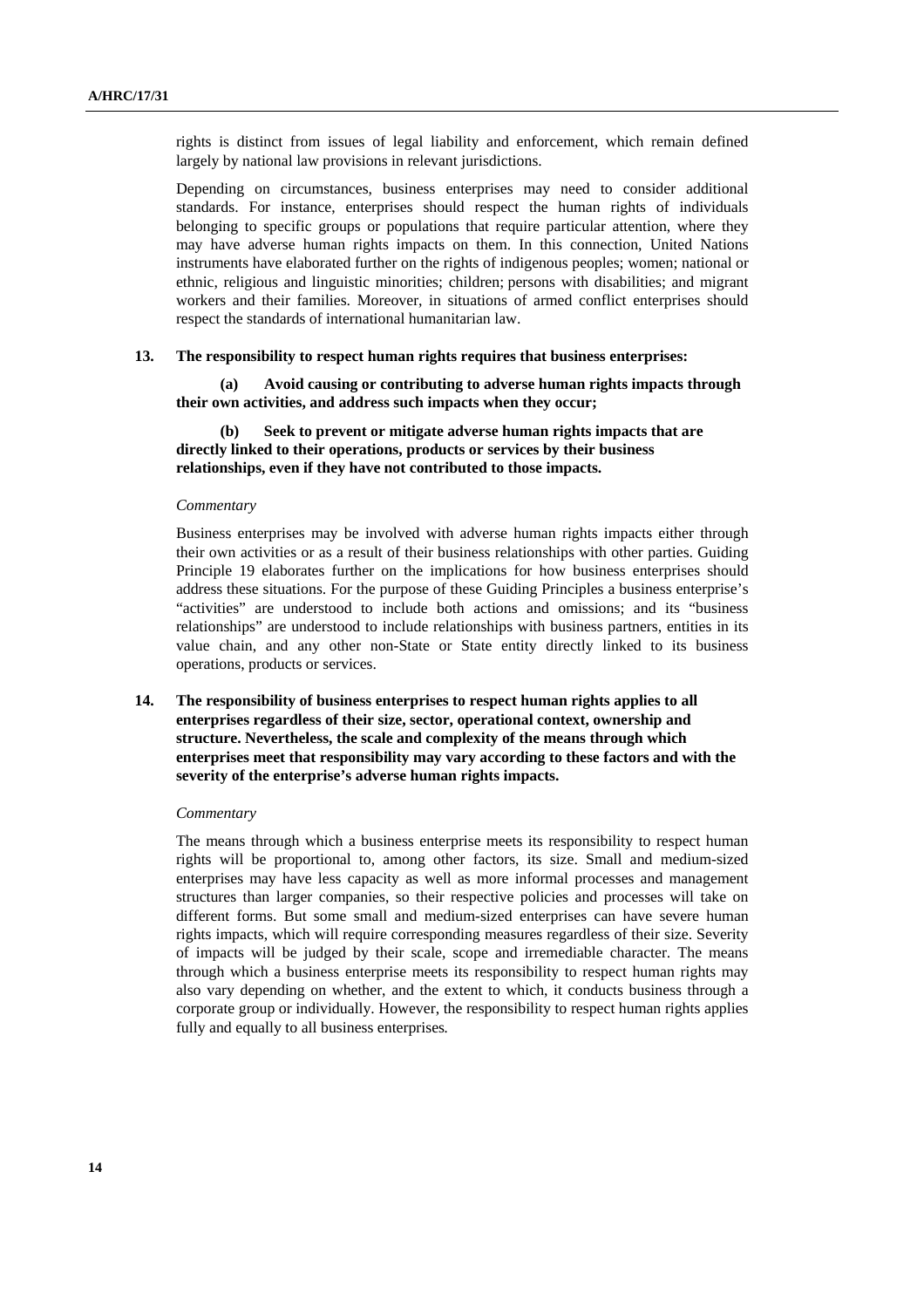**15. In order to meet their responsibility to respect human rights, business enterprises should have in place policies and processes appropriate to their size and circumstances, including:** 

 **(a) A policy commitment to meet their responsibility to respect human rights;** 

 **(b) A human rights due-diligence process to identify, prevent, mitigate and account for how they address their impacts on human rights;** 

**Processes to enable the remediation of any adverse human rights impacts they cause or to which they contribute.** 

#### *Commentary*

Business enterprises need to know and show that they respect human rights. They cannot do so unless they have certain policies and processes in place. Principles 16 to 24 elaborate further on these.

## **B. Operational principles**

## **Policy commitment**

- **16. As the basis for embedding their responsibility to respect human rights, business enterprises should express their commitment to meet this responsibility through a statement of policy that:** 
	- **(a) Is approved at the most senior level of the business enterprise;**
	- **(b) Is informed by relevant internal and/or external expertise;**

 **(c) Stipulates the enterprise's human rights expectations of personnel, business partners and other parties directly linked to its operations, products or services;** 

 **(d) Is publicly available and communicated internally and externally to all personnel, business partners and other relevant parties;** 

 **(e) Is reflected in operational policies and procedures necessary to embed it throughout the business enterprise.** 

#### *Commentary*

The term "statement" is used generically, to describe whatever means an enterprise employs to set out publicly its responsibilities, commitments, and expectations.

The level of expertise required to ensure that the policy statement is adequately informed will vary according to the complexity of the business enterprise's operations. Expertise can be drawn from various sources, ranging from credible online or written resources to consultation with recognized experts.

The statement of commitment should be publicly available. It should be communicated actively to entities with which the enterprise has contractual relationships; others directly linked to its operations, which may include State security forces; investors; and, in the case of operations with significant human rights risks, to the potentially affected stakeholders.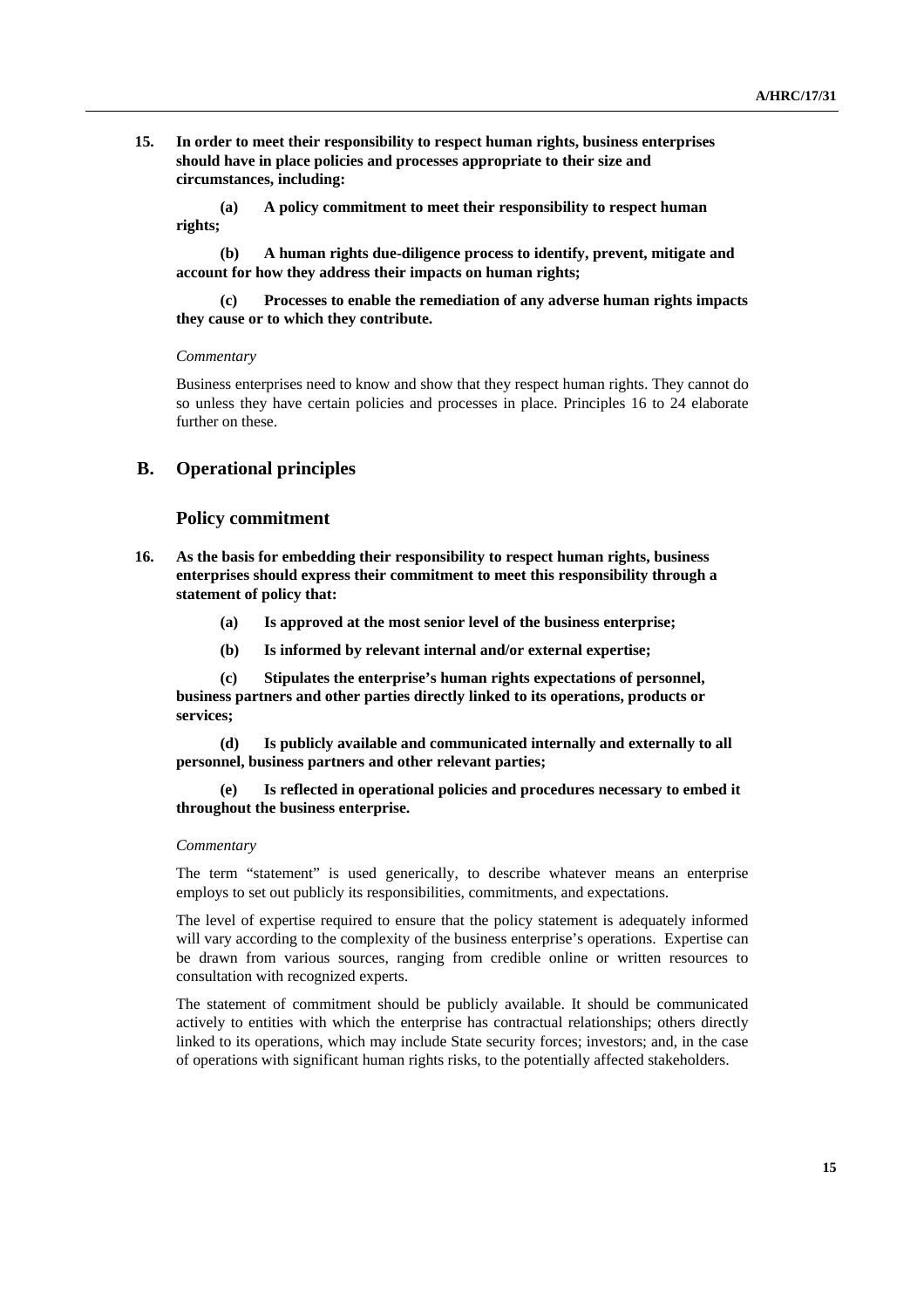Internal communication of the statement and of related policies and procedures should make clear what the lines and systems of accountability will be, and should be supported by any necessary training for personnel in relevant business functions.

Just as States should work towards policy coherence, so business enterprises need to strive for coherence between their responsibility to respect human rights and policies and procedures that govern their wider business activities and relationships. This should include, for example, policies and procedures that set financial and other performance incentives for personnel; procurement practices; and lobbying activities where human rights are at stake.

Through these and any other appropriate means, the policy statement should be embedded from the top of the business enterprise through all its functions, which otherwise may act without awareness or regard for human rights.

#### **Human rights due diligence**

 **17. In order to identify, prevent, mitigate and account for how they address their adverse human rights impacts, business enterprises should carry out human rights due diligence. The process should include assessing actual and potential human rights impacts, integrating and acting upon the findings, tracking responses, and communicating how impacts are addressed. Human rights due diligence:** 

**(Should cover adverse human rights impacts that the business enterprise may cause or contribute to through its own activities, or which may be directly linked to its operations, products or services by its business relationships;** 

 **(b) Will vary in complexity with the size of the business enterprise, the risk of severe human rights impacts, and the nature and context of its operations;** 

 **(c) Should be ongoing, recognizing that the human rights risks may change over time as the business enterprise's operations and operating context evolve.** 

#### *Commentary*

This Principle defines the parameters for human rights due diligence, while Principles 18 through 21 elaborate its essential components.

Human rights risks are understood to be the business enterprise's potential adverse human rights impacts. Potential impacts should be addressed through prevention or mitigation, while actual impacts – those that have already occurred – should be a subject for remediation (Principle 22).

Human rights due diligence can be included within broader enterprise risk-management systems, provided that it goes beyond simply identifying and managing material risks to the company itself, to include risks to rights-holders.

Human rights due diligence should be initiated as early as possible in the development of a new activity or relationship, given that human rights risks can be increased or mitigated already at the stage of structuring contracts or other agreements, and may be inherited through mergers or acquisitions.

Where business enterprises have large numbers of entities in their value chains it may be unreasonably difficult to conduct due diligence for adverse human rights impacts across them all. If so, business enterprises should identify general areas where the risk of adverse human rights impacts is most significant, whether due to certain suppliers' or clients' operating context, the particular operations, products or services involved, or other relevant considerations, and prioritize these for human rights due diligence.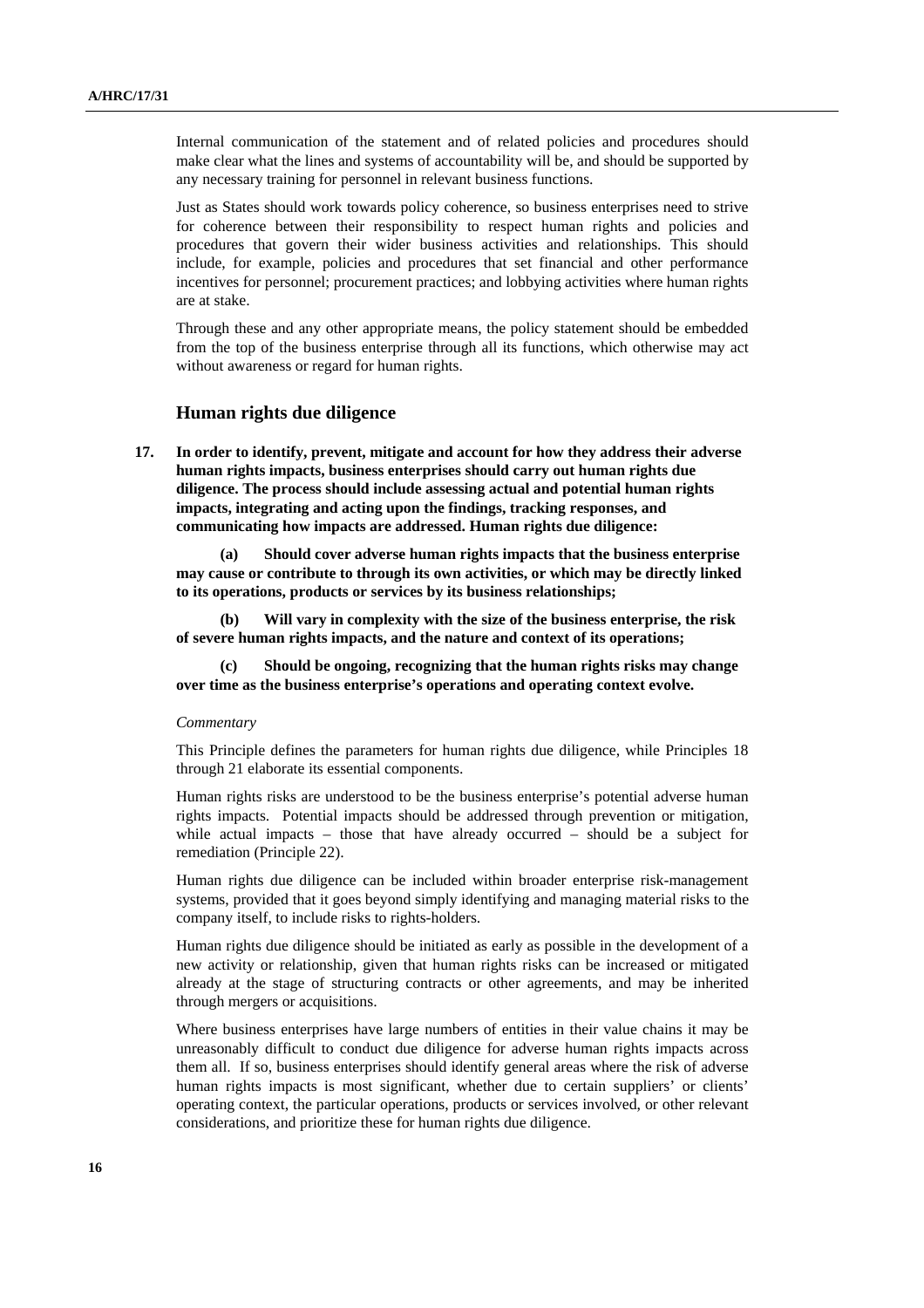Questions of complicity may arise when a business enterprise contributes to, or is seen as contributing to, adverse human rights impacts caused by other parties. Complicity has both non-legal and legal meanings. As a non-legal matter, business enterprises may be perceived as being "complicit" in the acts of another party where, for example, they are seen to benefit from an abuse committed by that party.

As a legal matter, most national jurisdictions prohibit complicity in the commission of a crime, and a number allow for criminal liability of business enterprises in such cases. Typically, civil actions can also be based on an enterprise's alleged contribution to a harm, although these may not be framed in human rights terms. The weight of international criminal law jurisprudence indicates that the relevant standard for aiding and abetting is knowingly providing practical assistance or encouragement that has a substantial effect on the commission of a crime.

Conducting appropriate human rights due diligence should help business enterprises address the risk of legal claims against them by showing that they took every reasonable step to avoid involvement with an alleged human rights abuse. However, business enterprises conducting such due diligence should not assume that, by itself, this will automatically and fully absolve them from liability for causing or contributing to human rights abuses.

- **18. In order to gauge human rights risks, business enterprises should identify and assess any actual or potential adverse human rights impacts with which they may be involved either through their own activities or as a result of their business relationships. This process should:** 
	- **(a) Draw on internal and/or independent external human rights expertise;**

 **(b) Involve meaningful consultation with potentially affected groups and other relevant stakeholders, as appropriate to the size of the business enterprise and the nature and context of the operation.** 

#### *Commentary*

The initial step in conducting human rights due diligence is to identify and assess the nature of the actual and potential adverse human rights impacts with which a business enterprise may be involved. The purpose is to understand the specific impacts on specific people, given a specific context of operations. Typically this includes assessing the human rights context prior to a proposed business activity, where possible; identifying who may be affected; cataloguing the relevant human rights standards and issues; and projecting how the proposed activity and associated business relationships could have adverse human rights impacts on those identified. In this process, business enterprises should pay special attention to any particular human rights impacts on individuals from groups or populations that may be at heightened risk of vulnerability or marginalization, and bear in mind the different risks that may be faced by women and men.

While processes for assessing human rights impacts can be incorporated within other processes such as risk assessments or environmental and social impact assessments, they should include all internationally recognized human rights as a reference point, since enterprises may potentially impact virtually any of these rights.

Because human rights situations are dynamic, assessments of human rights impacts should be undertaken at regular intervals: prior to a new activity or relationship; prior to major decisions or changes in the operation (e.g. market entry, product launch, policy change, or wider changes to the business); in response to or anticipation of changes in the operating environment (e.g. rising social tensions); and periodically throughout the life of an activity or relationship.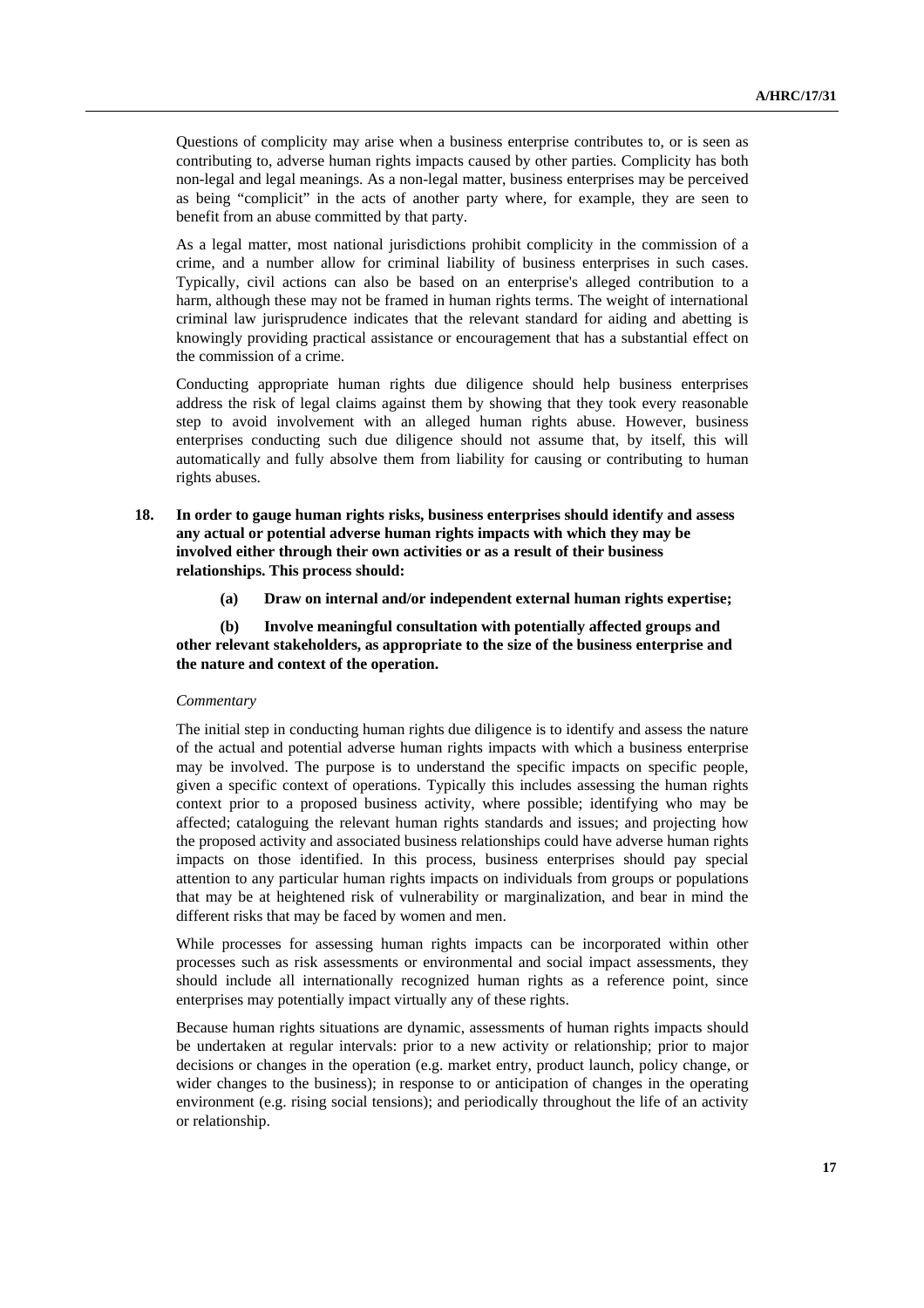To enable business enterprises to assess their human rights impacts accurately, they should seek to understand the concerns of potentially affected stakeholders by consulting them directly in a manner that takes into account language and other potential barriers to effective engagement. In situations where such consultation is not possible, business enterprises should consider reasonable alternatives such as consulting credible, independent expert resources, including human rights defenders and others from civil society.

The assessment of human rights impacts informs subsequent steps in the human rights due diligence process.

- **19. In order to prevent and mitigate adverse human rights impacts, business enterprises should integrate the findings from their impact assessments across relevant internal functions and processes, and take appropriate action.** 
	- **(a) Effective integration requires that:** 
		- **(i) Responsibility for addressing such impacts is assigned to the appropriate level and function within the business enterprise;**

 **(ii) Internal decision-making, budget allocations and oversight processes enable effective responses to such impacts.** 

 **(b) Appropriate action will vary according to:** 

 **(i) Whether the business enterprise causes or contributes to an adverse impact, or whether it is involved solely because the impact is directly linked to its operations, products or services by a business relationship;** 

 **(ii) The extent of its leverage in addressing the adverse impact.** 

#### *Commentary*

The horizontal integration across the business enterprise of specific findings from assessing human rights impacts can only be effective if its human rights policy commitment has been embedded into all relevant business functions. This is required to ensure that the assessment findings are properly understood, given due weight, and acted upon.

In assessing human rights impacts, business enterprises will have looked for both actual and potential adverse impacts. Potential impacts should be prevented or mitigated through the horizontal integration of findings across the business enterprise, while actual impacts those that have already occurred – should be a subject for remediation (Principle 22).

Where a business enterprise causes or may cause an adverse human rights impact, it should take the necessary steps to cease or prevent the impact.

Where a business enterprise contributes or may contribute to an adverse human rights impact, it should take the necessary steps to cease or prevent its contribution and use its leverage to mitigate any remaining impact to the greatest extent possible. Leverage is considered to exist where the enterprise has the ability to effect change in the wrongful practices of an entity that causes a harm.

Where a business enterprise has not contributed to an adverse human rights impact, but that impact is nevertheless directly linked to its operations, products or services by its business relationship with another entity, the situation is more complex. Among the factors that will enter into the determination of the appropriate action in such situations are the enterprise's leverage over the entity concerned, how crucial the relationship is to the enterprise, the severity of the abuse, and whether terminating the relationship with the entity itself would have adverse human rights consequences.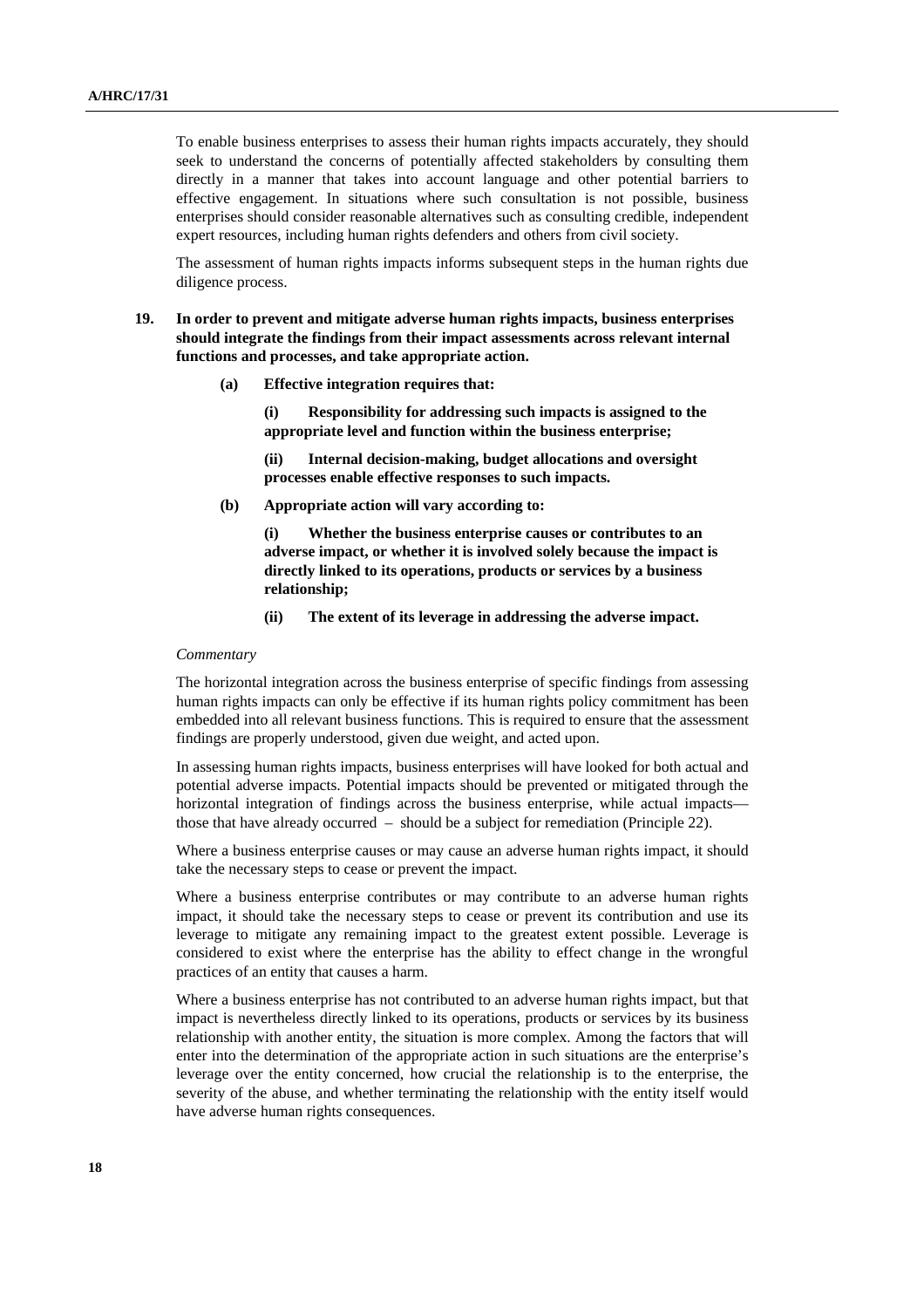The more complex the situation and its implications for human rights, the stronger is the case for the enterprise to draw on independent expert advice in deciding how to respond.

If the business enterprise has leverage to prevent or mitigate the adverse impact, it should exercise it. And if it lacks leverage there may be ways for the enterprise to increase it. Leverage may be increased by, for example, offering capacity-building or other incentives to the related entity, or collaborating with other actors.

There are situations in which the enterprise lacks the leverage to prevent or mitigate adverse impacts and is unable to increase its leverage. Here, the enterprise should consider ending the relationship, taking into account credible assessments of potential adverse human rights impacts of doing so.

Where the relationship is "crucial" to the enterprise, ending it raises further challenges. A relationship could be deemed as crucial if it provides a product or service that is essential to the enterprise's business, and for which no reasonable alternative source exists. Here the severity of the adverse human rights impact must also be considered: the more severe the abuse, the more quickly the enterprise will need to see change before it takes a decision on whether it should end the relationship. In any case, for as long as the abuse continues and the enterprise remains in the relationship, it should be able to demonstrate its own ongoing efforts to mitigate the impact and be prepared to accept any consequences – reputational, financial or legal – of the continuing connection.

### **20. In order to verify whether adverse human rights impacts are being addressed, business enterprises should track the effectiveness of their response. Tracking should:**

 **(a) Be based on appropriate qualitative and quantitative indicators;** 

## **(b) Draw on feedback from both internal and external sources, including affected stakeholders.**

#### *Commentary*

Tracking is necessary in order for a business enterprise to know if its human rights policies are being implemented optimally, whether it has responded effectively to the identified human rights impacts, and to drive continuous improvement.

Business enterprises should make particular efforts to track the effectiveness of their responses to impacts on individuals from groups or populations that may be at heightened risk of vulnerability or marginalization.

Tracking should be integrated into relevant internal reporting processes. Business enterprises might employ tools they already use in relation to other issues. This could include performance contracts and reviews as well as surveys and audits, using genderdisaggregated data where relevant. Operational-level grievance mechanisms can also provide important feedback on the effectiveness of the business enterprise's human rights due diligence from those directly affected (see Principle 29).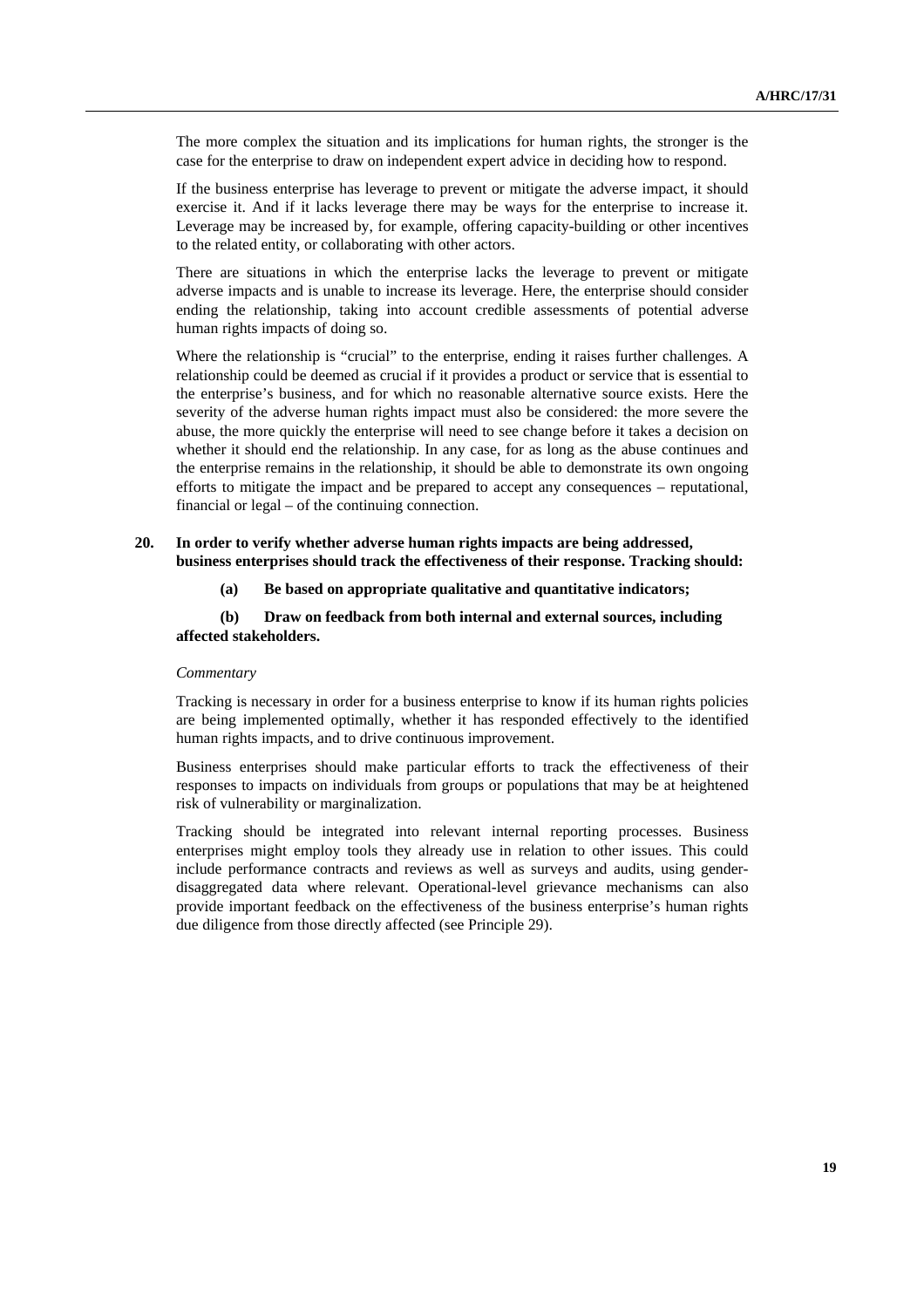**21. In order to account for how they address their human rights impacts, business enterprises should be prepared to communicate this externally, particularly when concerns are raised by or on behalf of affected stakeholders. Business enterprises whose operations or operating contexts pose risks of severe human rights impacts should report formally on how they address them. In all instances, communications should:** 

 **(a) Be of a form and frequency that reflect an enterprise's human rights impacts and that are accessible to its intended audiences;** 

**Provide information that is sufficient to evaluate the adequacy of an enterprise's response to the particular human rights impact involved;** 

## **(c) In turn not pose risks to affected stakeholders, personnel or to legitimate requirements of commercial confidentiality.**

#### *Commentary*

The responsibility to respect human rights requires that business enterprises have in place policies and processes through which they can both know and show that they respect human rights in practice. Showing involves communication, providing a measure of transparency and accountability to individuals or groups who may be impacted and to other relevant stakeholders, including investors.

Communication can take a variety of forms, including in-person meetings, online dialogues, consultation with affected stakeholders, and formal public reports. Formal reporting is itself evolving, from traditional annual reports and corporate responsibility/sustainability reports, to include on-line updates and integrated financial and non-financial reports.

Formal reporting by enterprises is expected where risks of severe human rights impacts exist, whether this is due to the nature of the business operations or operating contexts. The reporting should cover topics and indicators concerning how enterprises identify and address adverse impacts on human rights. Independent verification of human rights reporting can strengthen its content and credibility. Sector-specific indicators can provide helpful additional detail.

## **Remediation**

## **22. Where business enterprises identify that they have caused or contributed to adverse impacts, they should provide for or cooperate in their remediation through legitimate processes.**

#### *Commentary*

Even with the best policies and practices, a business enterprise may cause or contribute to an adverse human rights impact that it has not foreseen or been able to prevent.

Where a business enterprise identifies such a situation, whether through its human rights due diligence process or other means, its responsibility to respect human rights requires active engagement in remediation, by itself or in cooperation with other actors. Operational-level grievance mechanisms for those potentially impacted by the business enterprise's activities can be one effective means of enabling remediation when they meet certain core criteria, as set out in Principle 31.

Where adverse impacts have occurred that the business enterprise has not caused or contributed to, but which are directly linked to its operations, products or services by a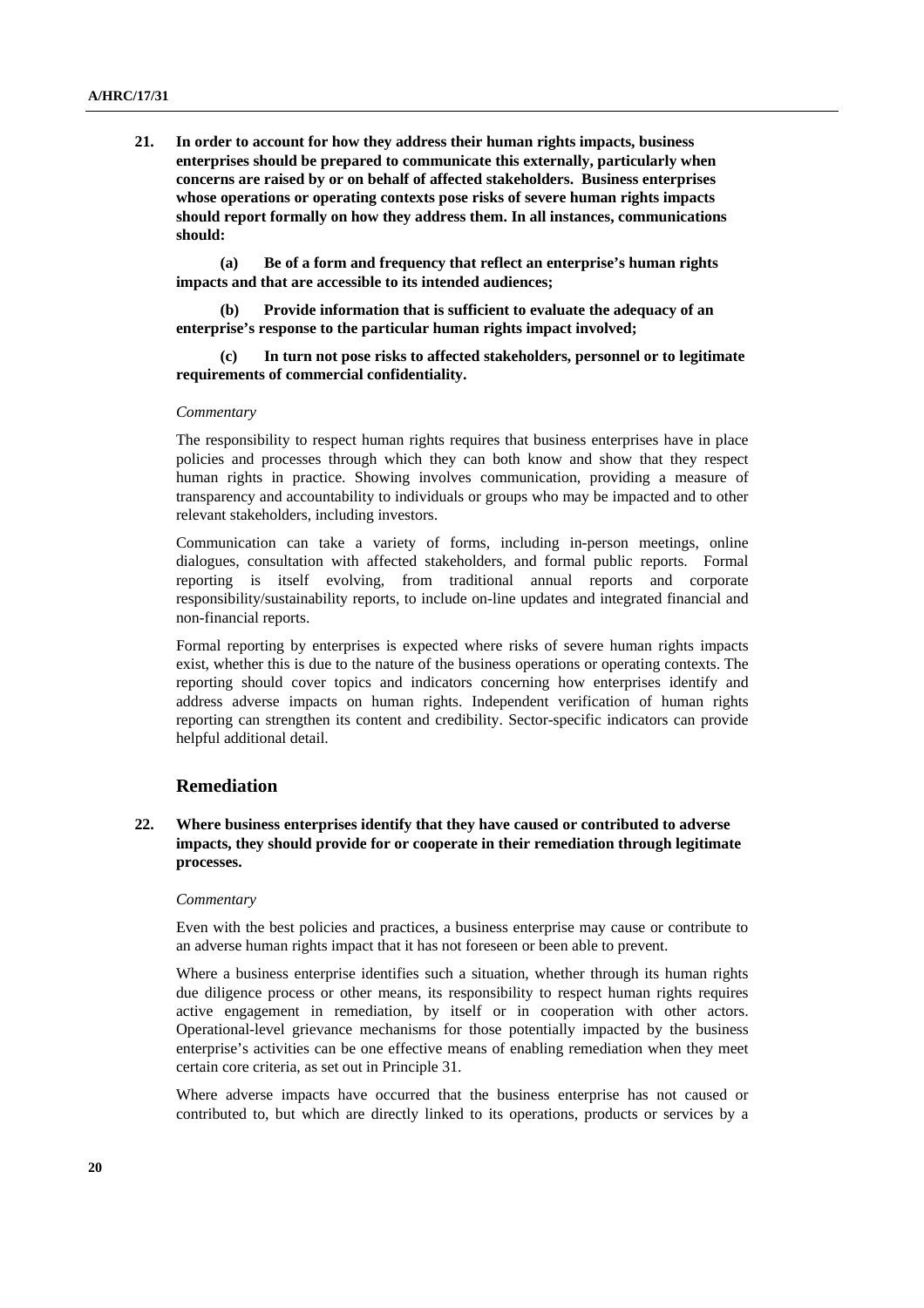business relationship, the responsibility to respect human rights does not require that the enterprise itself provide for remediation, though it may take a role in doing so.

Some situations, in particular where crimes are alleged, typically will require cooperation with judicial mechanisms.

Further guidance on mechanisms through which remediation may be sought, including where allegations of adverse human rights impacts are contested, is included in Chapter III on access to remedy.

## **Issues of context**

 **23. In all contexts, business enterprises should:** 

 **(a) Comply with all applicable laws and respect internationally recognized human rights, wherever they operate;** 

 **(b) Seek ways to honour the principles of internationally recognized human rights when faced with conflicting requirements;** 

Treat the risk of causing or contributing to gross human rights abuses as **a legal compliance issue wherever they operate.** 

#### *Commentary*

Although particular country and local contexts may affect the human rights risks of an enterprise's activities and business relationships, all business enterprises have the same responsibility to respect human rights wherever they operate. Where the domestic context renders it impossible to meet this responsibility fully, business enterprises are expected to respect the principles of internationally recognized human rights to the greatest extent possible in the circumstances, and to be able to demonstrate their efforts in this regard.

Some operating environments, such as conflict-affected areas, may increase the risks of enterprises being complicit in gross human rights abuses committed by other actors (security forces, for example). Business enterprises should treat this risk as a legal compliance issue, given the expanding web of potential corporate legal liability arising from extraterritorial civil claims, and from the incorporation of the provisions of the Rome Statute of the International Criminal Court in jurisdictions that provide for corporate criminal responsibility. In addition, corporate directors, officers and employees may be subject to individual liability for acts that amount to gross human rights abuses.

In complex contexts such as these, business enterprises should ensure that they do not exacerbate the situation. In assessing how best to respond, they will often be well advised to draw on not only expertise and cross-functional consultation within the enterprise, but also to consult externally with credible, independent experts, including from governments, civil society, national human rights institutions and relevant multi-stakeholder initiatives.

## **24. Where it is necessary to prioritize actions to address actual and potential adverse human rights impacts, business enterprises should first seek to prevent and mitigate those that are most severe or where delayed response would make them irremediable.**

## *Commentary*

While business enterprises should address all their adverse human rights impacts, it may not always be possible to address them simultaneously. In the absence of specific legal guidance, if prioritization is necessary business enterprises should begin with those human rights impacts that would be most severe, recognizing that a delayed response may affect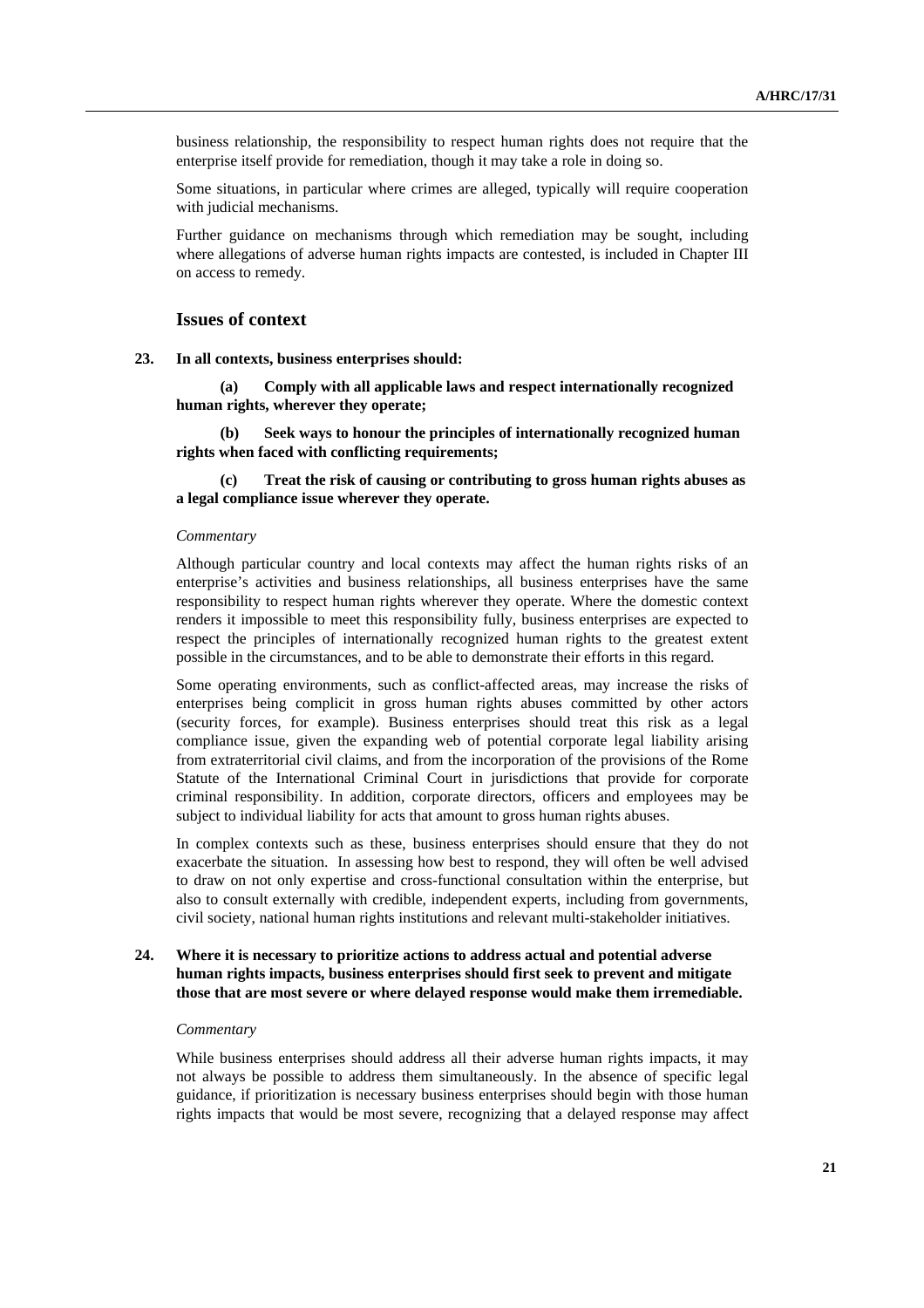remediability. Severity is not an absolute concept in this context, but is relative to the other human rights impacts the business enterprise has identified.

# **III. Access to remedy**

## **A. Foundational principle**

## **25. As part of their duty to protect against business-related human rights abuse, States must take appropriate steps to ensure, through judicial, administrative, legislative or other appropriate means, that when such abuses occur within their territory and/or jurisdiction those affected have access to effective remedy.**

#### *Commentary*

Unless States take appropriate steps to investigate, punish and redress business-related human rights abuses when they do occur, the State duty to protect can be rendered weak or even meaningless.

Access to effective remedy has both procedural and substantive aspects. The remedies provided by the grievance mechanisms discussed in this section may take a range of substantive forms the aim of which, generally speaking, will be to counteract or make good any human rights harms that have occurred. Remedy may include apologies, restitution, rehabilitation, financial or non-financial compensation and punitive sanctions (whether criminal or administrative, such as fines), as well as the prevention of harm through, for example, injunctions or guarantees of non-repetition. Procedures for the provision of remedy should be impartial, protected from corruption and free from political or other attempts to influence the outcome.

For the purpose of these Guiding Principles, a grievance is understood to be a perceived injustice evoking an individual's or a group's sense of entitlement, which may be based on law, contract, explicit or implicit promises, customary practice, or general notions of fairness of aggrieved communities. The term grievance mechanism is used to indicate any routinized, State-based or non-State-based, judicial or non-judicial process through which grievances concerning business-related human rights abuse can be raised and remedy can be sought.

State-based grievance mechanisms may be administered by a branch or agency of the State, or by an independent body on a statutory or constitutional basis. They may be judicial or non-judicial. In some mechanisms, those affected are directly involved in seeking remedy; in others, an intermediary seeks remedy on their behalf. Examples include the courts (for both criminal and civil actions), labour tribunals, National Human Rights Institutions, National Contact Points under the Guidelines for Multinational Enterprises of the Organization for Economic Cooperation and Development, many ombudsperson offices, and Government-run complaints offices.

Ensuring access to remedy for business-related human rights abuses requires also that States facilitate public awareness and understanding of these mechanisms, how they can be accessed, and any support (financial or expert) for doing so.

State-based judicial and non-judicial grievance mechanisms should form the foundation of a wider system of remedy. Within such a system, operational-level grievance mechanisms can provide early-stage recourse and resolution. State-based and operational-level mechanisms, in turn, can be supplemented or enhanced by the remedial functions of collaborative initiatives as well as those of international and regional human rights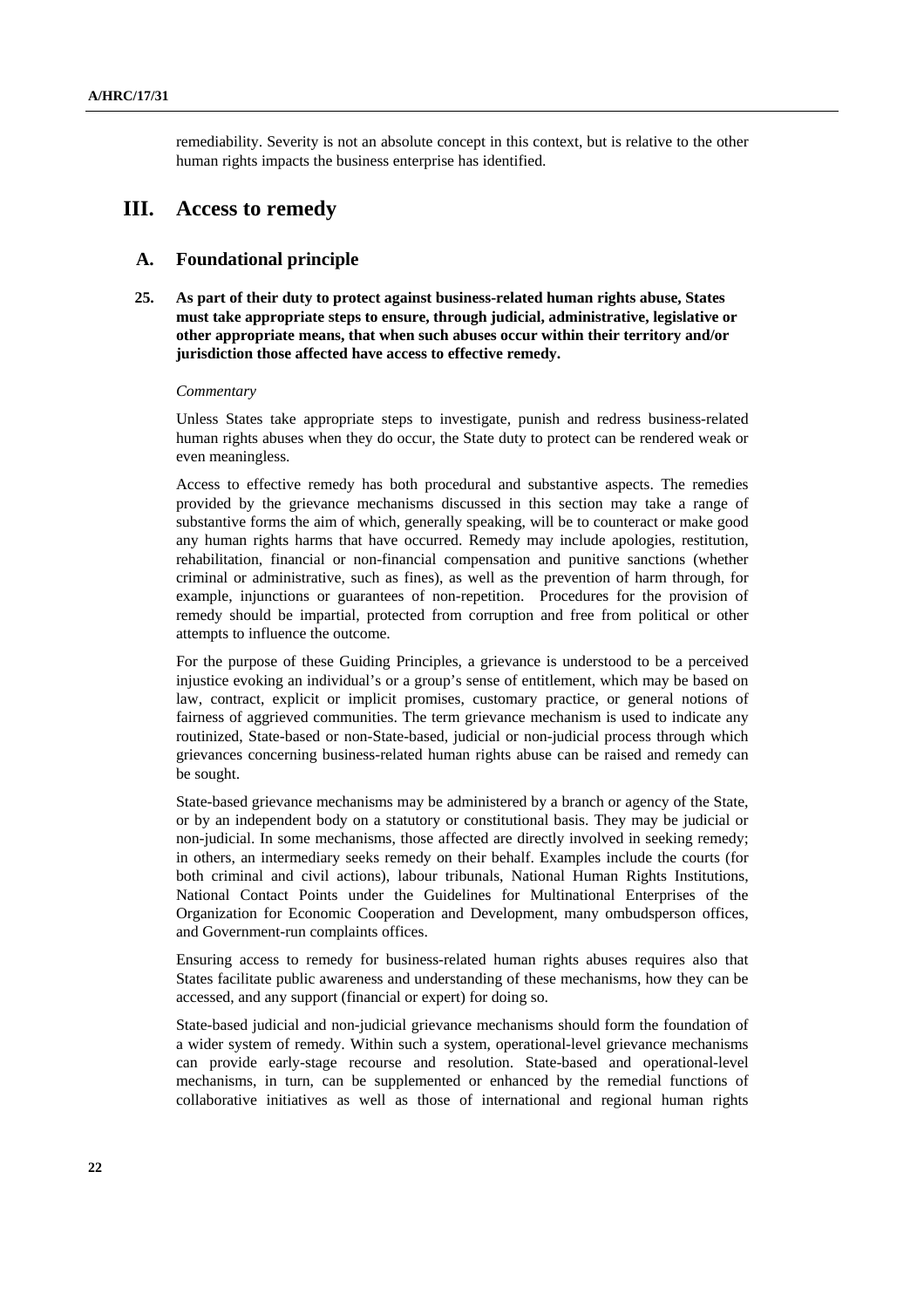mechanisms. Further guidance with regard to these mechanisms is provided in Guiding Principles 26 to 31.

## **B. Operational principles**

## **State-based judicial mechanisms**

 **26. States should take appropriate steps to ensure the effectiveness of domestic judicial mechanisms when addressing business-related human rights abuses, including considering ways to reduce legal, practical and other relevant barriers that could lead to a denial of access to remedy.** 

#### *Commentary*

Effective judicial mechanisms are at the core of ensuring access to remedy. Their ability to address business-related human rights abuses depends on their impartiality, integrity and ability to accord due process.

States should ensure that they do not erect barriers to prevent legitimate cases from being brought before the courts in situations where judicial recourse is an essential part of accessing remedy or alternative sources of effective remedy are unavailable. They should also ensure that the provision of justice is not prevented by corruption of the judicial process, that courts are independent of economic or political pressures from other State agents and from business actors, and that the legitimate and peaceful activities of human rights defenders are not obstructed.

Legal barriers that can prevent legitimate cases involving business-related human rights abuse from being addressed can arise where, for example:

- The way in which legal responsibility is attributed among members of a corporate group under domestic criminal and civil laws facilitates the avoidance of appropriate accountability;
- Where claimants face a denial of justice in a host State and cannot access home State courts regardless of the merits of the claim;
- Where certain groups, such as indigenous peoples and migrants, are excluded from the same level of legal protection of their human rights that applies to the wider population.

Practical and procedural barriers to accessing judicial remedy can arise where, for example:

- The costs of bringing claims go beyond being an appropriate deterrent to unmeritorious cases and/or cannot be reduced to reasonable levels through government support, 'market-based' mechanisms (such as litigation insurance and legal fee structures), or other means;
- Claimants experience difficulty in securing legal representation, due to a lack of resources or of other incentives for lawyers to advise claimants in this area;
- There are inadequate options for aggregating claims or enabling representative proceedings (such as class actions and other collective action procedures), and this prevents effective remedy for individual claimants;
- State prosecutors lack adequate resources, expertise and support to meet the State's own obligations to investigate individual and business involvement in human rightsrelated crimes.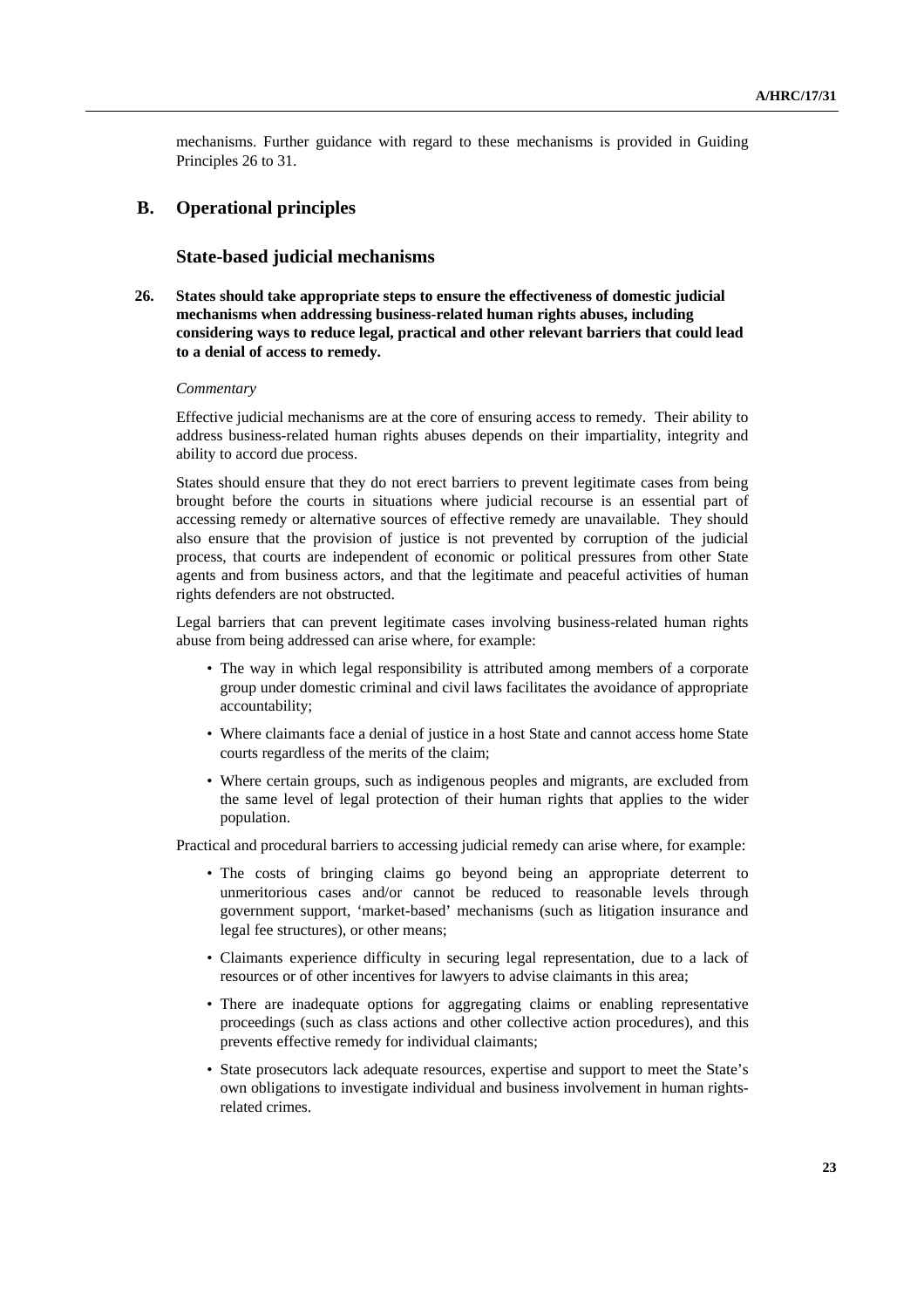Many of these barriers are the result of, or compounded by, the frequent imbalances between the parties to business-related human rights claims, such as in their financial resources, access to information and expertise. Moreover, whether through active discrimination or as the unintended consequences of the way judicial mechanisms are designed and operate, individuals from groups or populations at heightened risk of vulnerability or marginalization often face additional cultural, social, physical and financial impediments to accessing, using and benefiting from these mechanisms. Particular attention should be given to the rights and specific needs of such groups or populations at each stage of the remedial process: access, procedures and outcome.

## **State-based non-judicial grievance mechanisms**

 **27. States should provide effective and appropriate non-judicial grievance mechanisms, alongside judicial mechanisms, as part of a comprehensive State-based system for the remedy of business-related human rights abuse.** 

#### *Commentary*

Administrative, legislative and other non-judicial mechanisms play an essential role in complementing and supplementing judicial mechanisms. Even where judicial systems are effective and well-resourced, they cannot carry the burden of addressing all alleged abuses; judicial remedy is not always required; nor is it always the favoured approach for all claimants.

Gaps in the provision of remedy for business-related human rights abuses could be filled, where appropriate, by expanding the mandates of existing non-judicial mechanisms and/or by adding new mechanisms. These may be mediation-based, adjudicative or follow other culturally-appropriate and rights-compatible processes – or involve some combination of these – depending on the issues concerned, any public interest involved, and the potential needs of the parties. To ensure their effectiveness, they should meet the criteria set out in Principle 31.

National human rights institutions have a particularly important role to play in this regard.

As with judicial mechanisms, States should consider ways to address any imbalances between the parties to business-related human rights claims and any additional barriers to access faced by individuals from groups or populations at heightened risk of vulnerability or marginalization.

#### **Non-State-based grievance mechanisms**

## **28. States should consider ways to facilitate access to effective non-State-based grievance mechanisms dealing with business-related human rights harms.**

#### *Commentary*

One category of non-State-based grievance mechanisms encompasses those administered by a business enterprise alone or with stakeholders, by an industry association or a multistakeholder group. They are non-judicial, but may use adjudicative, dialogue-based or other culturally appropriate and rights-compatible processes. These mechanisms may offer particular benefits such as speed of access and remediation, reduced costs and/or transnational reach.

Another category comprises regional and international human rights bodies. These have dealt most often with alleged violations by States of their obligations to respect human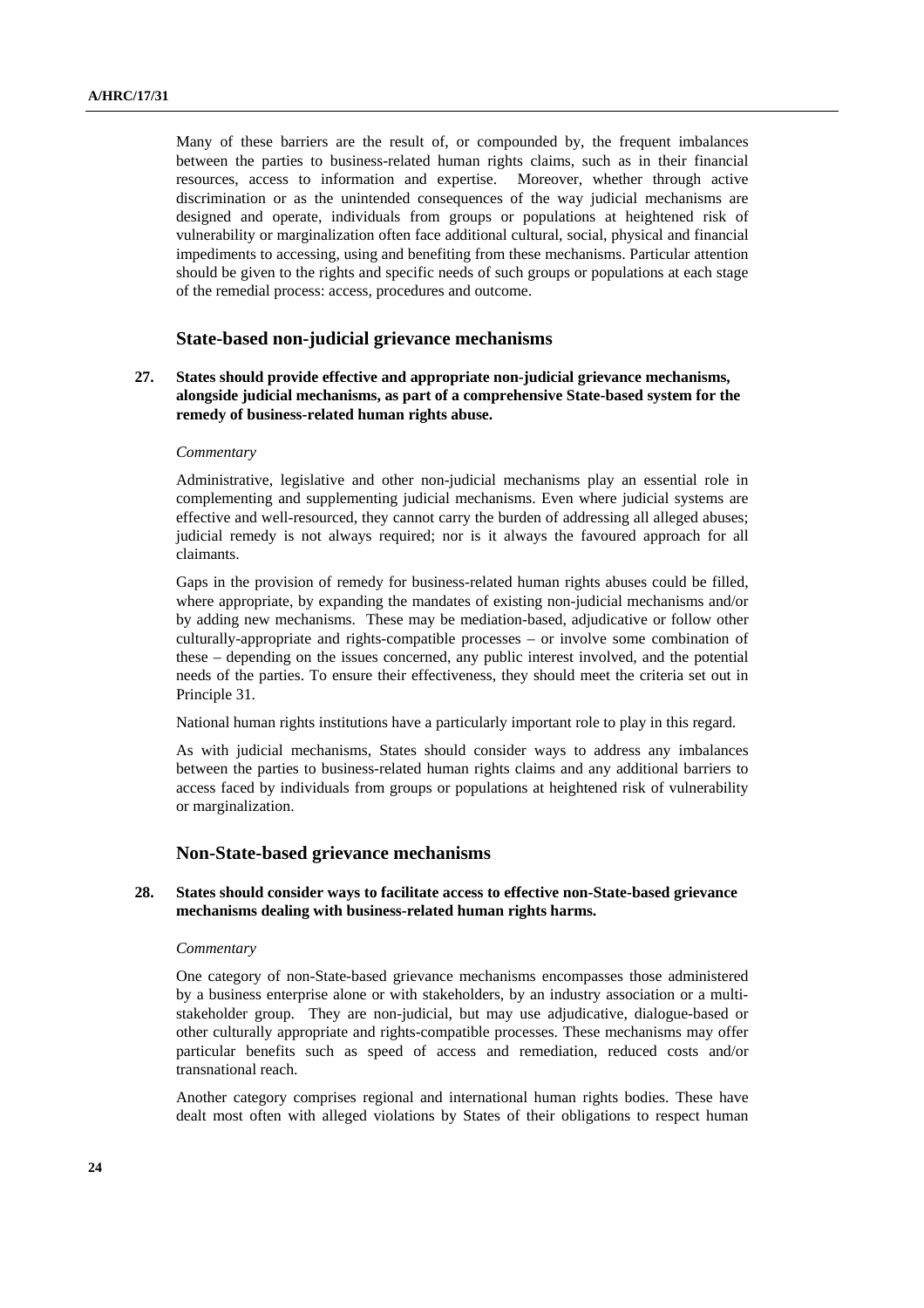rights. However, some have also dealt with the failure of a State to meet its duty to protect against human rights abuse by business enterprises.

States can play a helpful role in raising awareness of, or otherwise facilitating access to, such options, alongside the mechanisms provided by States themselves.

## **29. To make it possible for grievances to be addressed early and remediated directly, business enterprises should establish or participate in effective operational-level grievance mechanisms for individuals and communities who may be adversely impacted.**

#### *Commentary*

Operational-level grievance mechanisms are accessible directly to individuals and communities who may be adversely impacted by a business enterprise. They are typically administered by enterprises, alone or in collaboration with others, including relevant stakeholders. They may also be provided through recourse to a mutually acceptable external expert or body. They do not require that those bringing a complaint first access other means of recourse. They can engage the business enterprise directly in assessing the issues and seeking remediation of any harm.

Operational-level grievance mechanisms perform two key functions regarding the responsibility of business enterprises to respect human rights.

- First, they support the identification of adverse human rights impacts as a part of an enterprise's on-going human rights due diligence. They do so by providing a channel for those directly impacted by the enterprise's operations to raise concerns when they believe they are being or will be adversely impacted. By analyzing trends and patterns in complaints, business enterprises can also identify systemic problems and adapt their practices accordingly
- Second, these mechanisms make it possible for grievances, once identified, to be addressed and for adverse impacts to be remediated early and directly by the business enterprise, thereby preventing harms from compounding and grievances from escalating.

Such mechanisms need not require that a complaint or grievance amount to an alleged human rights abuse before it can be raised, but specifically aim to identify any legitimate concerns of those who may be adversely impacted. If those concerns are not identified and addressed, they may over time escalate into more major disputes and human rights abuses.

Operational-level grievance mechanisms should reflect certain criteria to ensure their effectiveness in practice (Principle 31). These criteria can be met through many different forms of grievance mechanism according to the demands of scale, resource, sector, culture and other parameters.

Operational-level grievance mechanisms can be important complements to wider stakeholder engagement and collective bargaining processes, but cannot substitute for either. They should not be used to undermine the role of legitimate trade unions in addressing labour-related disputes, nor to preclude access to judicial or other non-judicial grievance mechanisms.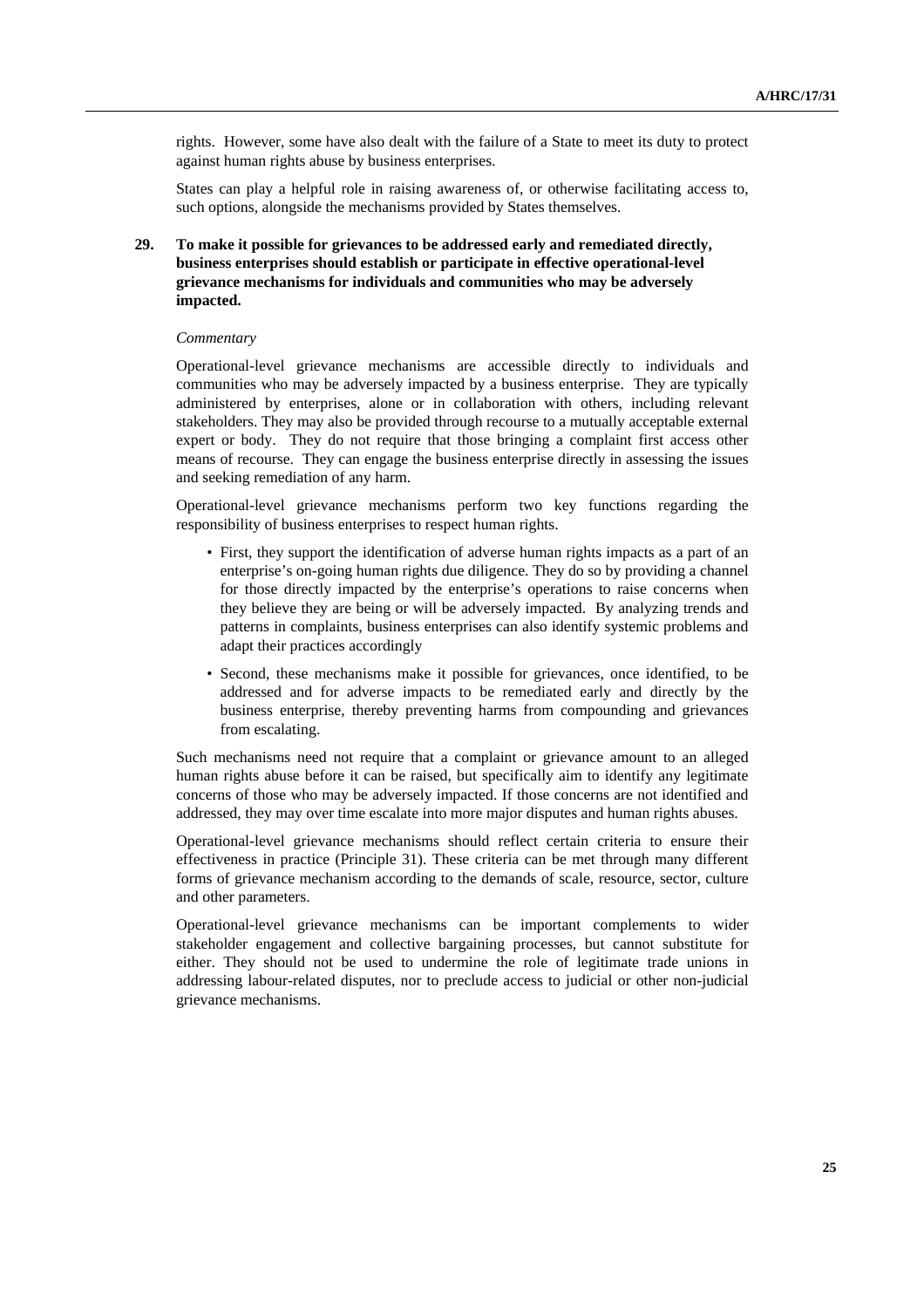## **30. Industry, multi-stakeholder and other collaborative initiatives that are based on respect for human rights-related standards should ensure that effective grievance mechanisms are available.**

#### *Commentary*

Human rights-related standards are increasingly reflected in commitments undertaken by industry bodies, multi-stakeholder and other collaborative initiatives, through codes of conduct, performance standards, global framework agreements between trade unions and transnational corporations, and similar undertakings.

Such collaborative initiatives should ensure the availability of effective mechanisms through which affected parties or their legitimate representatives can raise concerns when they believe the commitments in question have not been met. The legitimacy of such initiatives may be put at risk if they do not provide for such mechanisms. The mechanisms could be at the level of individual members, of the collaborative initiative, or both. These mechanisms should provide for accountability and help enable the remediation of adverse human rights impacts.

## **Effectiveness criteria for non-judicial grievance mechanisms**

 **31. In order to ensure their effectiveness, non-judicial grievance mechanisms, both Statebased and non-State-based, should be:** 

 **(a) Legitimate: enabling trust from the stakeholder groups for whose use they are intended, and being accountable for the fair conduct of grievance processes;** 

Accessible: being known to all stakeholder groups for whose use they are **intended, and providing adequate assistance for those who may face particular barriers to access;** 

 **(c) Predictable: providing a clear and known procedure with an indicative timeframe for each stage, and clarity on the types of process and outcome available and means of monitoring implementation;** 

 **(d) Equitable: seeking to ensure that aggrieved parties have reasonable access to sources of information, advice and expertise necessary to engage in a grievance process on fair, informed and respectful terms;** 

 **(e) Transparent: keeping parties to a grievance informed about its progress, and providing sufficient information about the mechanism's performance to build confidence in its effectiveness and meet any public interest at stake;** 

 **(f) Rights-compatible: ensuring that outcomes and remedies accord with internationally recognized human rights;** 

 **(g) A source of continuous learning: drawing on relevant measures to identify lessons for improving the mechanism and preventing future grievances and harms;** 

 **Operational-level mechanisms should also be:** 

 **(h) Based on engagement and dialogue: consulting the stakeholder groups for whose use they are intended on their design and performance, and focusing on dialogue as the means to address and resolve grievances.**